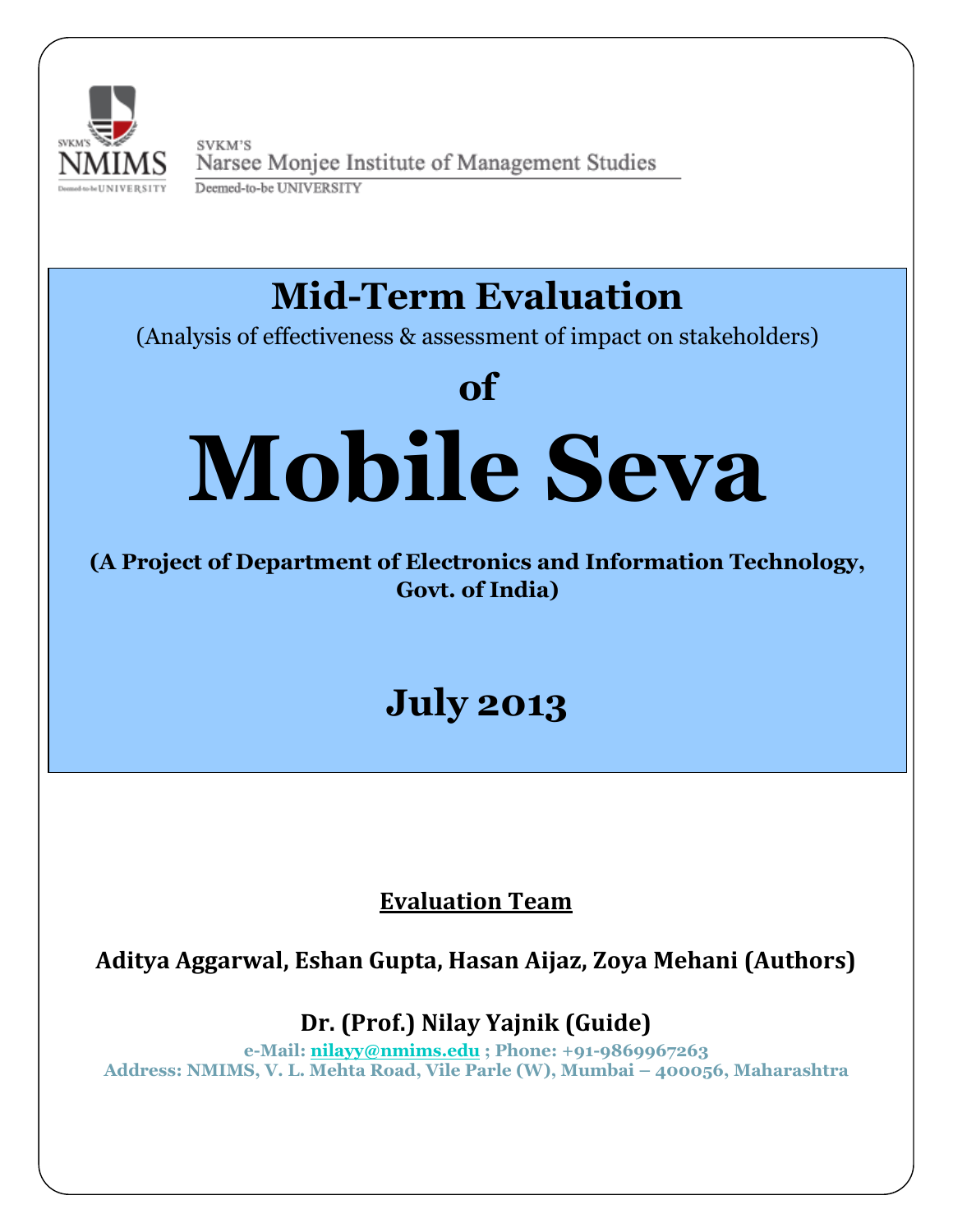### **Table of Contents**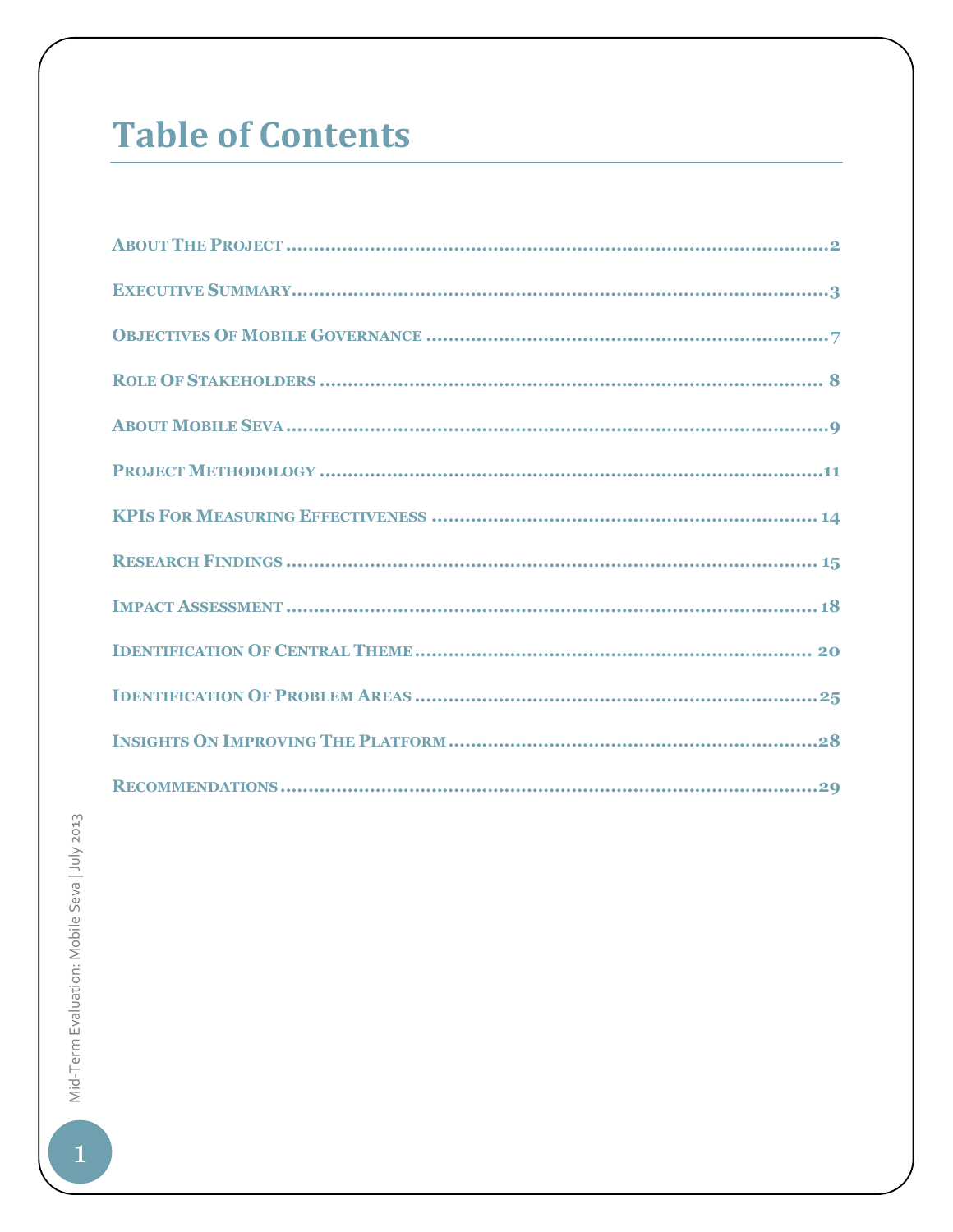### **About the Project**

Mobile Seva is a revolutionary concept launched by the Department of Electronics and Information Technology (DeitY), Government of India. The technical platform for this project is being developed by the Centre for Development of Advanced Computing (C-DAC). This initiative of Government of India stems from the realization that millions of less-privileged individuals without access to the Internet have no realistic chance of accessing government/ public services which hinders inclusive development. In the last decade, the mobile phone scenario has changed across the world. Given the fact that majority of Indian citizens reside in rural areas, mobile devices are ideally suited as alternative access and delivery channels for public services in these areas. The success of the proposed initiative on m-governance will greatly depend upon the ability of the government departments and agencies to provide frequently needed public services to the citizens, create infrastructure for anytime and anywhere mobile-based services, adopt appropriate open standards, develop suitable technology platforms, make the cost of services affordable, and create awareness, especially in underserved areas.

Having implemented Mobile Seva on such a large scale, it was felt appropriate to conduct an independent third-party evaluation to assess the mid-term impact of this project on various government organizations that have registered for and used the Mobile Seva platform. This midterm evaluation also aimed to understand the difference in perceived and actual benefits, if any. To ensure a fair and unbiased evaluation, Narsee Monjee Institute of Management Studies (NMIMS), Mumbai, was entrusted the entire task of assessment and analysis.

Aditya Aggarwal, Eshan Gupta, Hasan Aijaz and Zoya Mehani, who are all MBA students at NMIMS, Mumbai, conducted this study under the guidance of Prof. Nilay Yajnik, Area Chairperson – Information Systems.

**Dr. Yajnik** is a Ph.D in Management Studies from NMIMS (University of Mumbai). He has worked with companies such as Wipro Infotech and Digital Equipment (HP). He is on the editorial board of the Innovate Journal of Online Education of the Fischler School of Education of the Nova Southeastern University, Florida, USA and AIMS International Journal of Management, Texas, USA.

**Mr. Aditya Aggarwal** has worked with the education and research team of Infosys, Mysore and has interned in the sales and marketing department of Dell. **Mr. Eshan Gupta** has worked in the Research and Development team of Amdocs and has interned in the sales and marketing team of Café Coffee Day. **Mr. Hasan Aijaz** has worked as a Business Analyst in Accenture and interned in Wipro as a marketing intern. **Ms. Zoya Mehani** has worked as a marketing analyst in WNS and interned in the competitive intelligence team of Microsoft.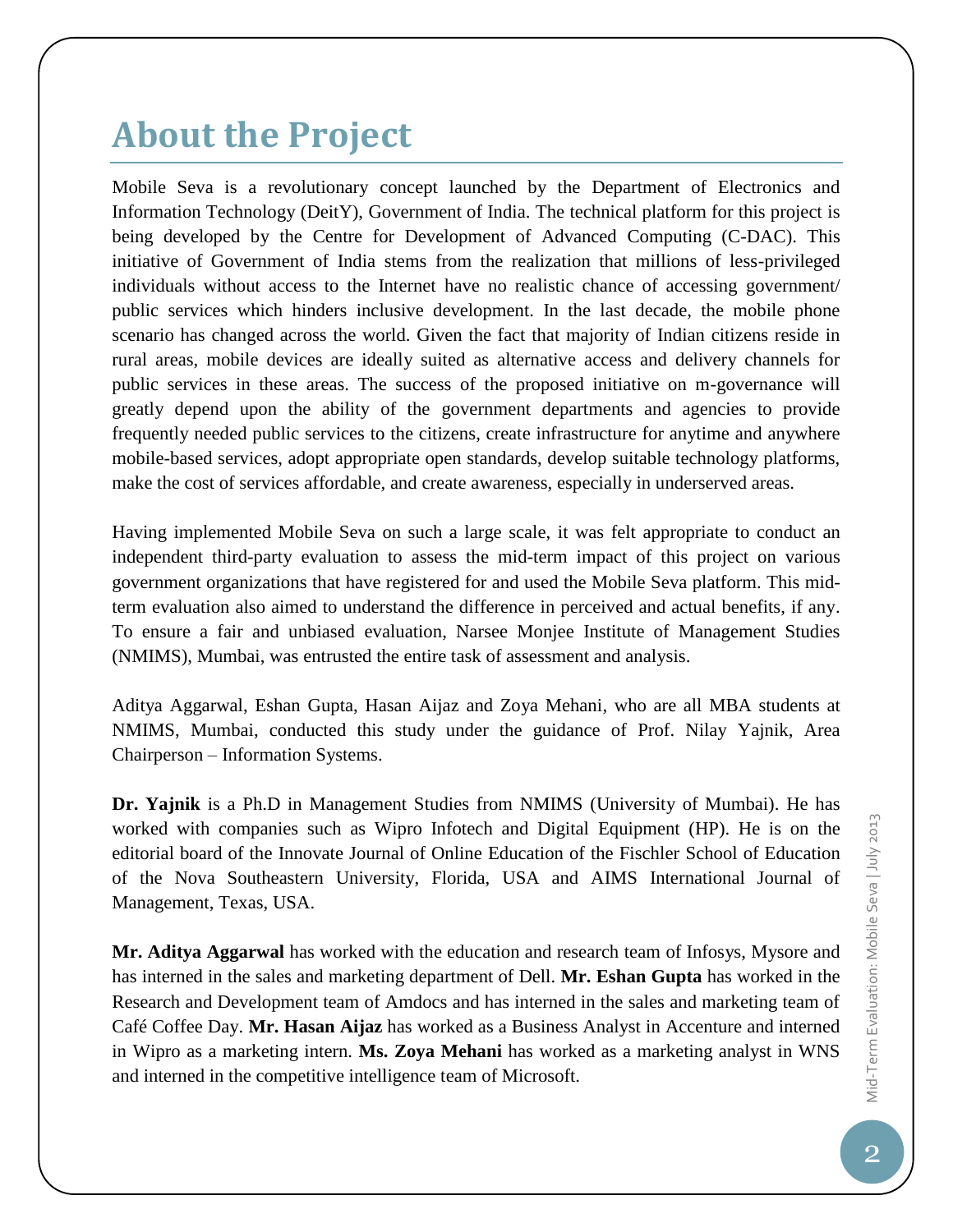### **Executive Summary**

Mobile Seva/ Mobile Governance is a revolutionary framework which is aimed at leveraging the exponential growth that has happened in the wireless communication technology and the far reaching acceptability it has received in the country. It has been conceptualized and formulated by the Department of Electronics and Information Technology (DeitY), Government of India.

In the last decade, the adoption to mobile phones and other wireless technology has changed drastically across the country. This development has been leveraged upon to provide public services which have a far reaching impact.

Mobile Seva is envisaged to evolve as a one stop solution to address all transactional procedures of the citizens with the government departments. To realize this ambitious project, it's important for the government to facilitate creation of reliable technology platforms and technically qualified human resources which would accelerate adoption of these services.

C-DAC, on behalf of DeitY, has designed platforms and implemented gateways for delivery of integrated government services to citizens over mobile devices using mobile communication channels like SMS, USSD, IVRS, CBS, LBS, and through mobile applications installed on the smart phones.

Narsee Monjee Institute of Management Studies (NMIMS), Mumbai was entrusted by C-DAC to conduct an unbiased third party assessment into the effectiveness and impact of this initiative.

This report is a result of the study conducted by a team of researchers. It aims to use research methods to establish key performance indicators that can gauge the efficiency of DeitY's Mobile Seva initiative, and assess its impact on stakeholders.

The objective of the study is two-fold:

- 1. Establish key performance indicators to gauge efficiency of Mobile Seva initiative, and solicit response on these KPIs from the end-consumers of the service
- 2. Assess the impact of the service on stakeholders and identify gaps between perceived and actual benefits

Over a period of 10 days, 70 government departments across India that have implemented PUSH SMS, PULL SMS, M-Applications, and /or Voice/IVRS services by C-DAC were contacted for this research.

The research methodology was a mix of qualitative and quantitative research methods. The qualitative methods were used to explain and interpret our findings from the quantitative analysis of data points in a survey.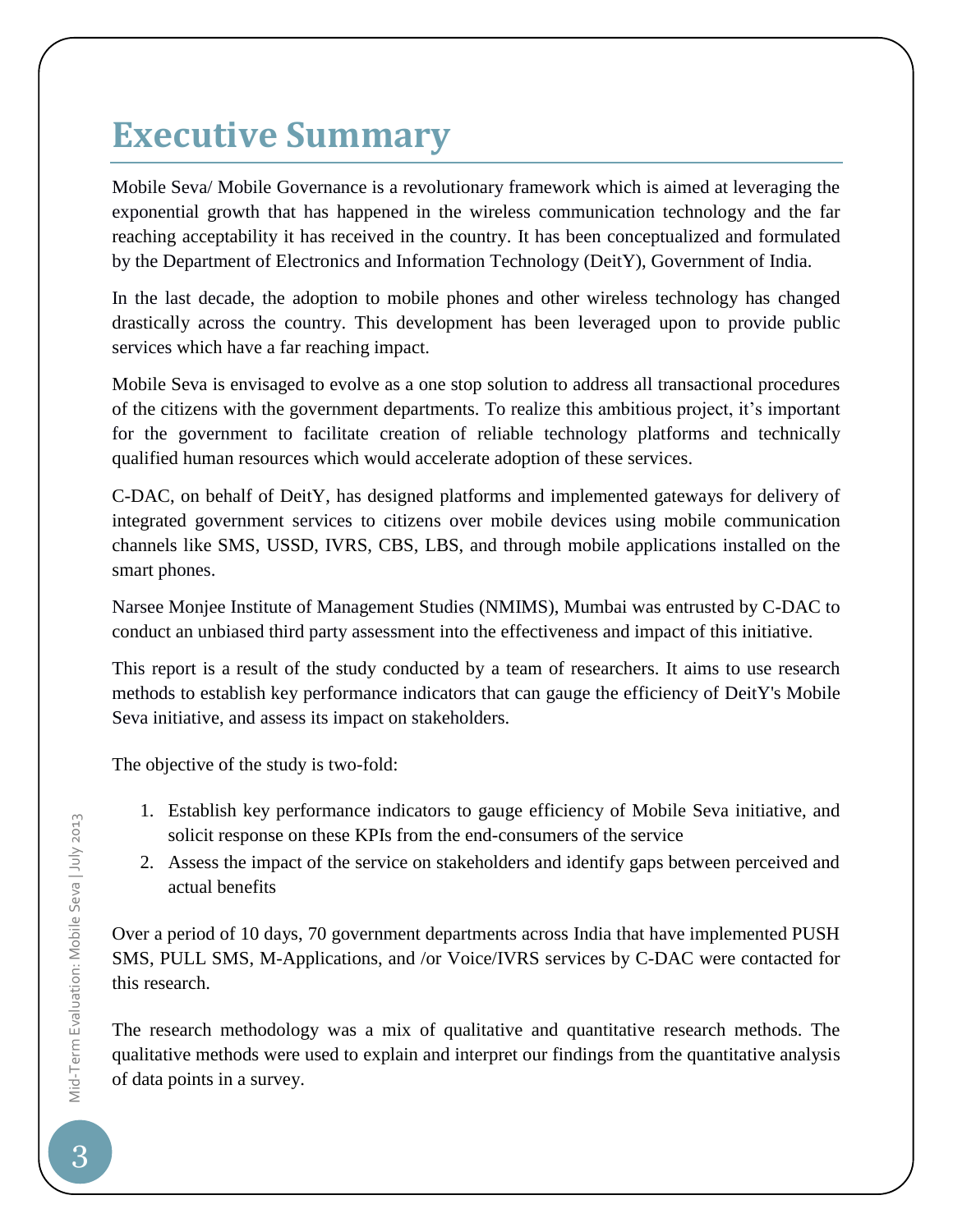The quantitative research used a formalized and unconcealed questionnaire with close ended questions (Dichotomous, Multiple Responses, and Scale Based). Data were collected through means of survey administered via email or telephone, depending on convenience of the respondent. Key performance indicators were identified to measure the effectiveness of Mobile Seva initiative. These KPIs were measured using 4-point scale, percentage of responses, and corelation.

The qualitative research used in-depth interview conducted over telephonic medium. The interview form was semi-structured with open ended questions. Data collection was interactive and used an unstructured approach. To analyze the qualitative response received, we mapped every answer to a theme and identified the tone of the respondent as positive or negative based on keywords being spoken for every question type. This technique is derived from the moodsense algorithm used by Twitter and other noteworthy analytics engines such as Google. The subjective feedback received was further categorized under broad impact assessment parameters (with some feedback being repeated across categories due to its qualitative nature) to help identify a generalized insight and recommendation.

Mobile Seva being a service offered to end citizens and government officials, a number of key performance indicators (KPIs) have been devised to measure the effectiveness and assess impact of the service. The report identifies the KPIs - responsiveness of the DeitY and C-DAC teams, on-boarding and ease of implementation for the platform, technical performance and reliability, effectiveness of the M-GOV portal, transparency, end-user orientation of the service and awareness.

Mobile Seva service has fared very well on almost all KPIs stated above. The DeitY and C-DAC teams have been very responsive with respect to addressing queries and incorporating suggestions for improvement from the users. A small number of instances where slightly complex issues remained unaddressed leave scope for improvement. While the on-boarding process for deploying the applications has been very simple and fast for more than 80% of the departments, the implementation and rollout of services is constrained in a few cases by the lack of qualified resource and infrastructure at the end-user side.

The technical performance and reliability is consistently rated high for the platforms developed by C-DAC. The Mobile Governance portal is found to be extremely useful by the platform users but exploration of the portal offerings beyond the PUSH-SMS is very limited. Most of the queries have answers available on the portal itself but there is a need to publicize the portal more.

With regards to transparency of the platform, the stakeholders believe that transfer of correct and uninfluenced information from the government departments to the end citizens would lead to elimination of certain malpractices. Majority of the officials using the application found the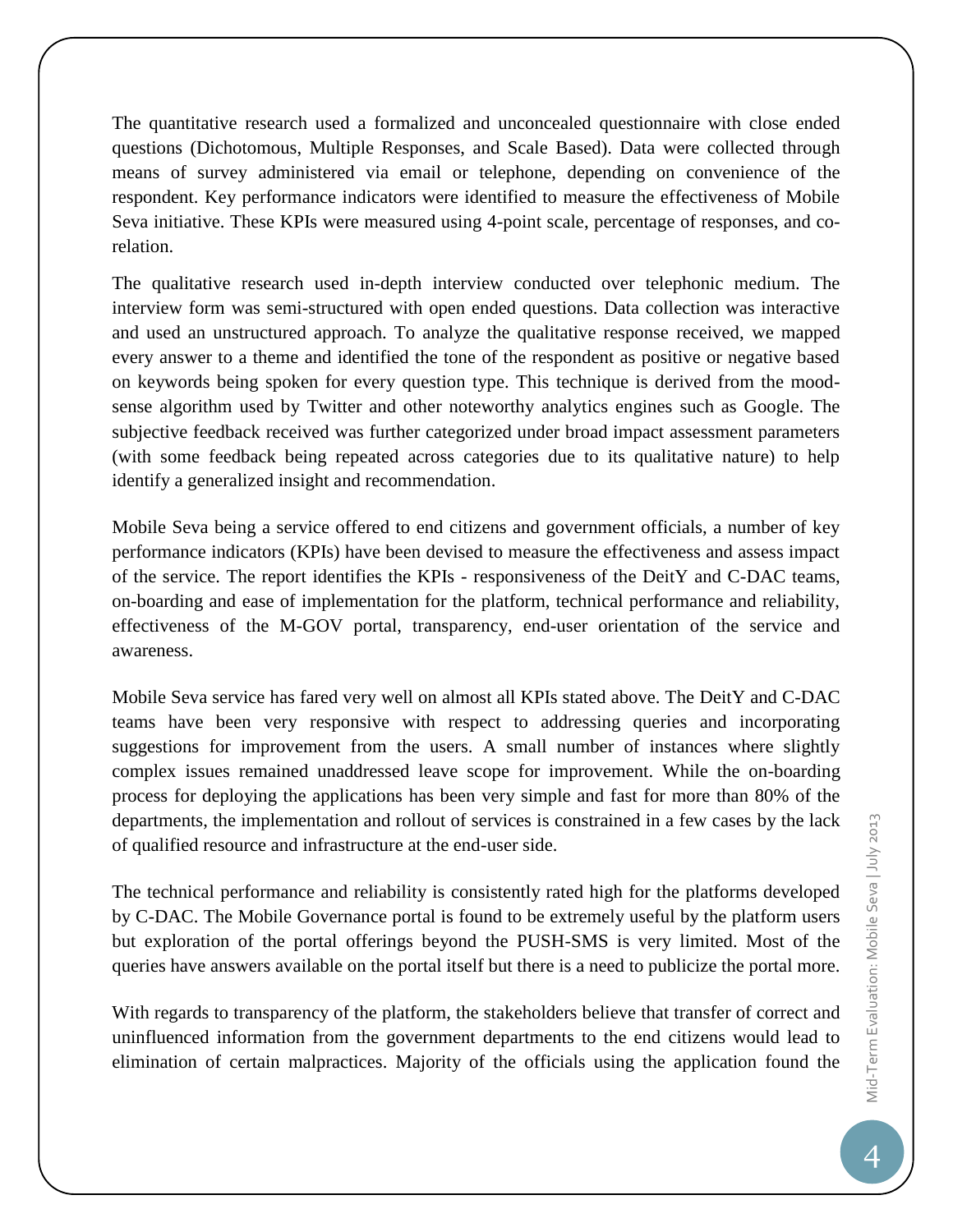process of design and implementation participatory, but expansion of the initial set of services might be limited by the lack of micro level understanding of the end user system.

It was found that lack of a consumer helpline does not let C-DAC officials track specific user complains. Although C-DAC has successfully incorporated direct inputs from end-users about generic improvements in the applications from time to time, in a number of cases, the end users are unaware as to who should be contacted for resolution of issues.

With a low awareness of the diverse uses of the portal and the use of information available, users often tend to mistake a simple impediment as a lack of availability of the service and/or a technical problem. Also, less than 20% of the officials surveyed are aware of the social media presence of the initiative, which leaves considerable scope for creating awareness through online and conventional channels, a medium that is being extensively used today.

Another objective of the study was to determine impact of the Mobile Seva services. The impact has been measured on parameters – monetary savings to government departments, simplification of procedures and improved interface with stakeholders. 78% of the departments agreed that the service resulted in cost savings out of which 48% believed that the savings were quite significant. A number of departments moved from private service providers for sending bulk-SMSes to MSDG once it was implemented. This resulted into significant cost savings for them, and also helped them cut wasteful third party interactions with private carriers.

One reason for less adoption of PULL-SMS service is the high charges incurred by the end users on the networks of some of the telecom service providers (TSPs). This needs to be addressed to make the platform's use more extensive. Almost 80% of the departments believed that the platform has brought in efficiency and simplified procedures. The service has enabled communication of important messages in a timely and cost effective manner.

Deployment and use of the Mobile Seva service has led to bettering of interface with the end citizens for more than 90% of the departments surveyed. The service has brought about efficiency in the system and has also led to greater credibility amongst the community. Farmer communities in the rural areas as well as people living in disaster prone areas have been the greatest beneficiaries of the service. 95% of the departments would recommend the service to other departments as well.

Another deliverable that this report has brought out is a central theme that connects Mobile Seva to its end users. The hypothesized themes that the initiative could have been have been enlisted and looked upon from the perspective of what the users have to say.

The research team with the help of C-DAC envisaged the following four themes for the initiative

1. Implementation of Innovative Schemes/Projects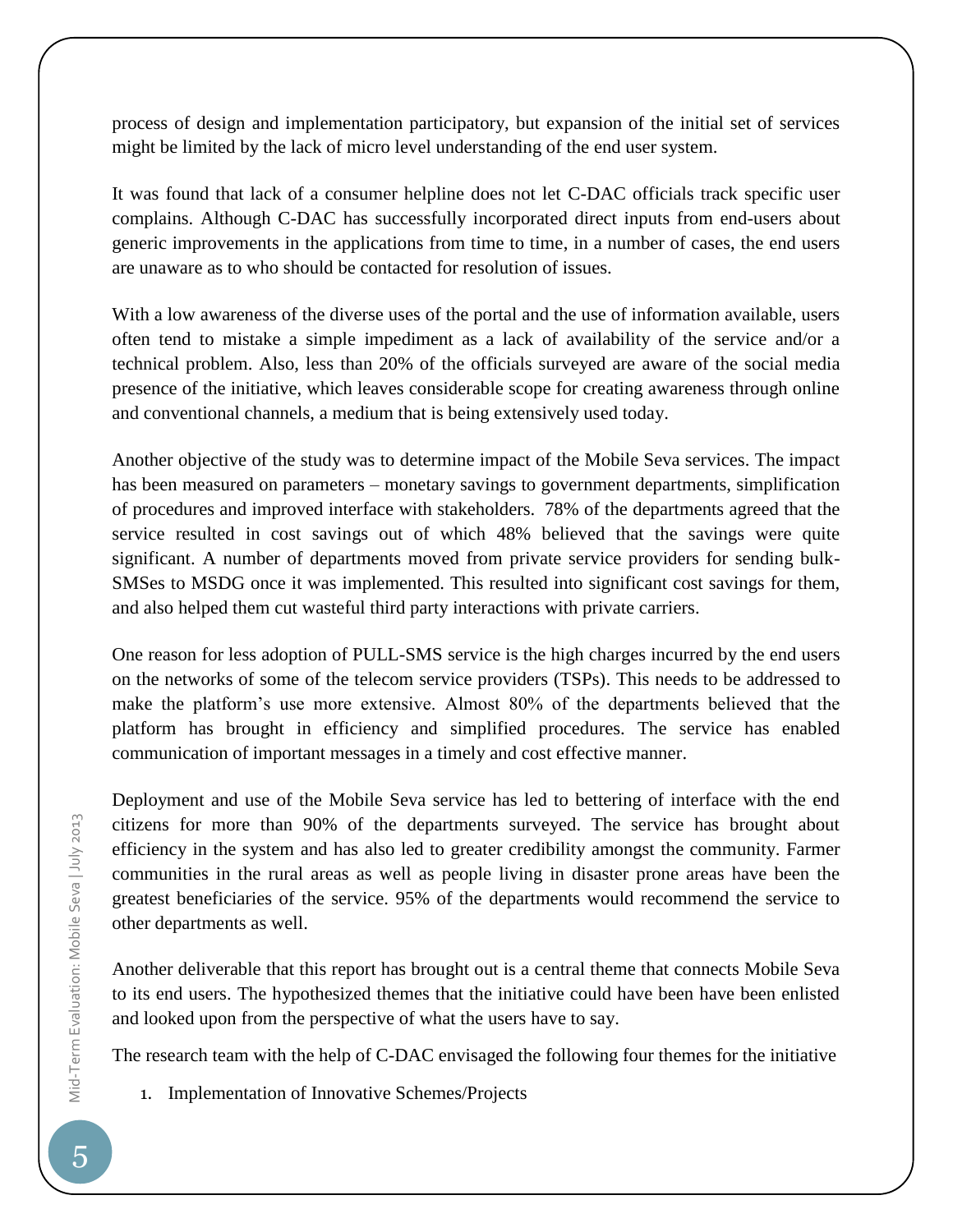- 2. Making Public Delivery Systems Efficient and Corruption Free
- 3. Customization and Adaption to meet Stakeholders' Requirements
- 4. Setting High Standards of Services and Continued Improvement

After running through the responses received from the users at large, the central theme that the users perceive the service to be is 'Making Public Delivery Systems Efficient and Corruption Free.'

The service fares well on other three themes as well but research identified areas like a more streamlined feedback mechanism, a more involved operating model wherein the Mobile Seva is brought closer to the partnering departments, etc which makes them lose out from being a selling proposition for the initiative.

The research also identifies areas where the service is facing problems. These have been linked to the KPIs that they are bringing down. The biggest problems that the users are facing, or are becoming limitations for rapid and effective adaptation of the service, are lack of awareness and the lack of a customized solution for the diverse genres of departments that are under the purview.

The research also asked the users for their insights and recommendations for the service. The responses ranged from improving the usability of the processes by benchmarking them with usability provided by private commercial service providers, to improving the customer service mechanism, to taking up initiatives to increase the awareness of the high impact potential service.

Based on all the analysis, and keeping in mind the end objective of the service, it is recommended to establish a special purpose vehicle for developing the business side of the service. With the core operations receiving positive responses from a majority of the respondents, the service needs to be helped from the functional side to achieve all of its objectives effectively.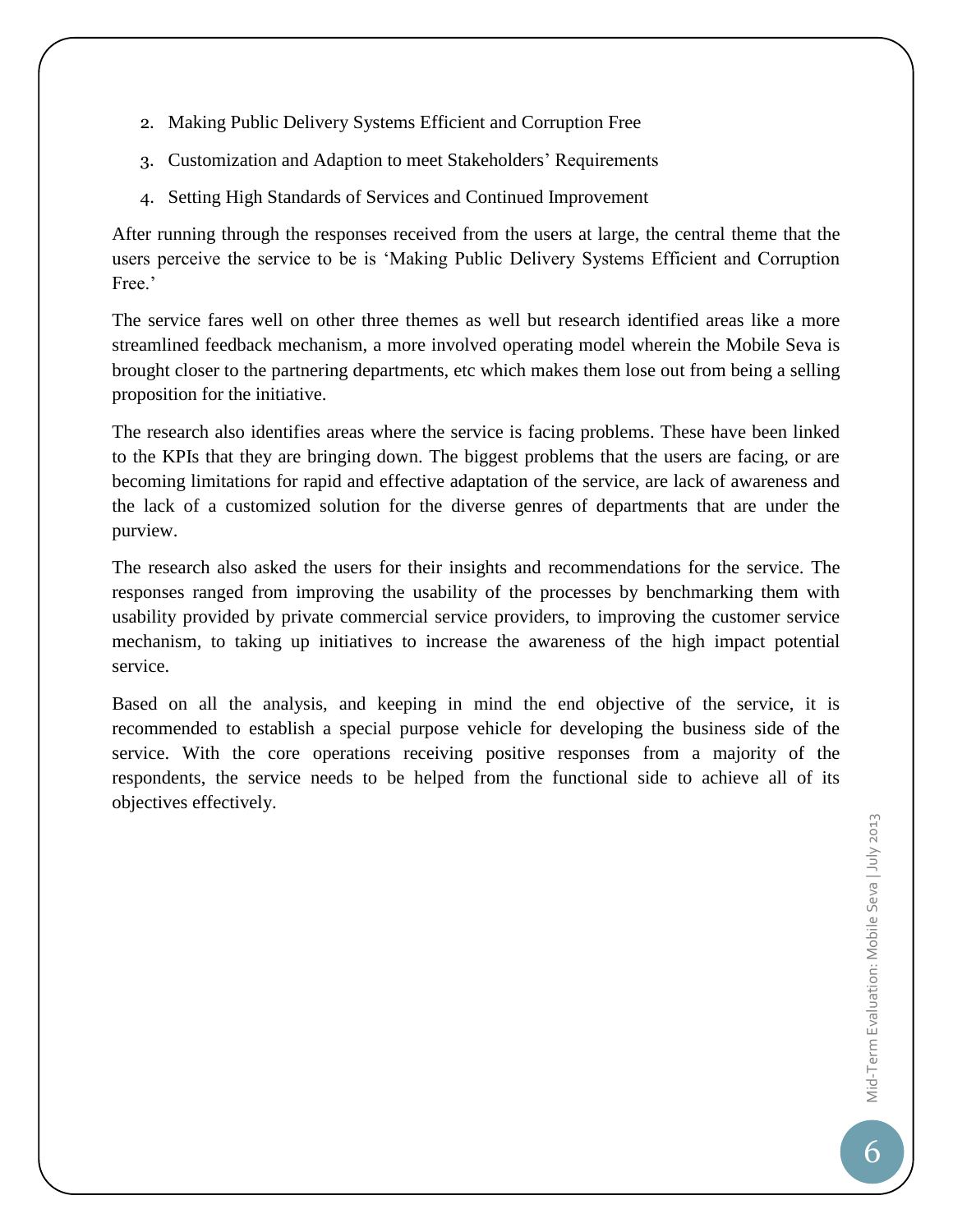### **Objectives of Mobile Governance**

The Framework for Mobile Governance, notified in The Gazette of India in February 2012, aims to utilize the massive reach of mobile phones and harness the potential of mobile applications to enable easy and round-the-clock access to public services, especially in the rural areas. The framework aims to create unique infrastructure as well as application development ecosystem for m-Governance in the country.

Government of India will progressively adopt and deploy m-governance in a time bound manner to ensure inclusive delivery of public services on mobile platform to both the urban and rural populace in the country in accordance with this framework.

The following are the main measures laid down in the Framework for Mobile Governance:

- 1. Web sites of all Government Departments and Agencies shall be made mobile compliant, using the "One Web" approach.
- 2. Open standards shall be adopted for mobile applications for ensuring the interoperability of applications across various operating systems and devices as per the Government Policy on Open Standards for e-Governance.
- 3. Uniform/ single pre-designated numbers (long and short codes) shall be used for mobilebased services to ensure convenience.
- 4. All Government Departments and Agencies shall develop and deploy mobile applications for providing all their public services through mobile devices to the extent feasible on the mobile platform. They shall also specify the service levels for such services.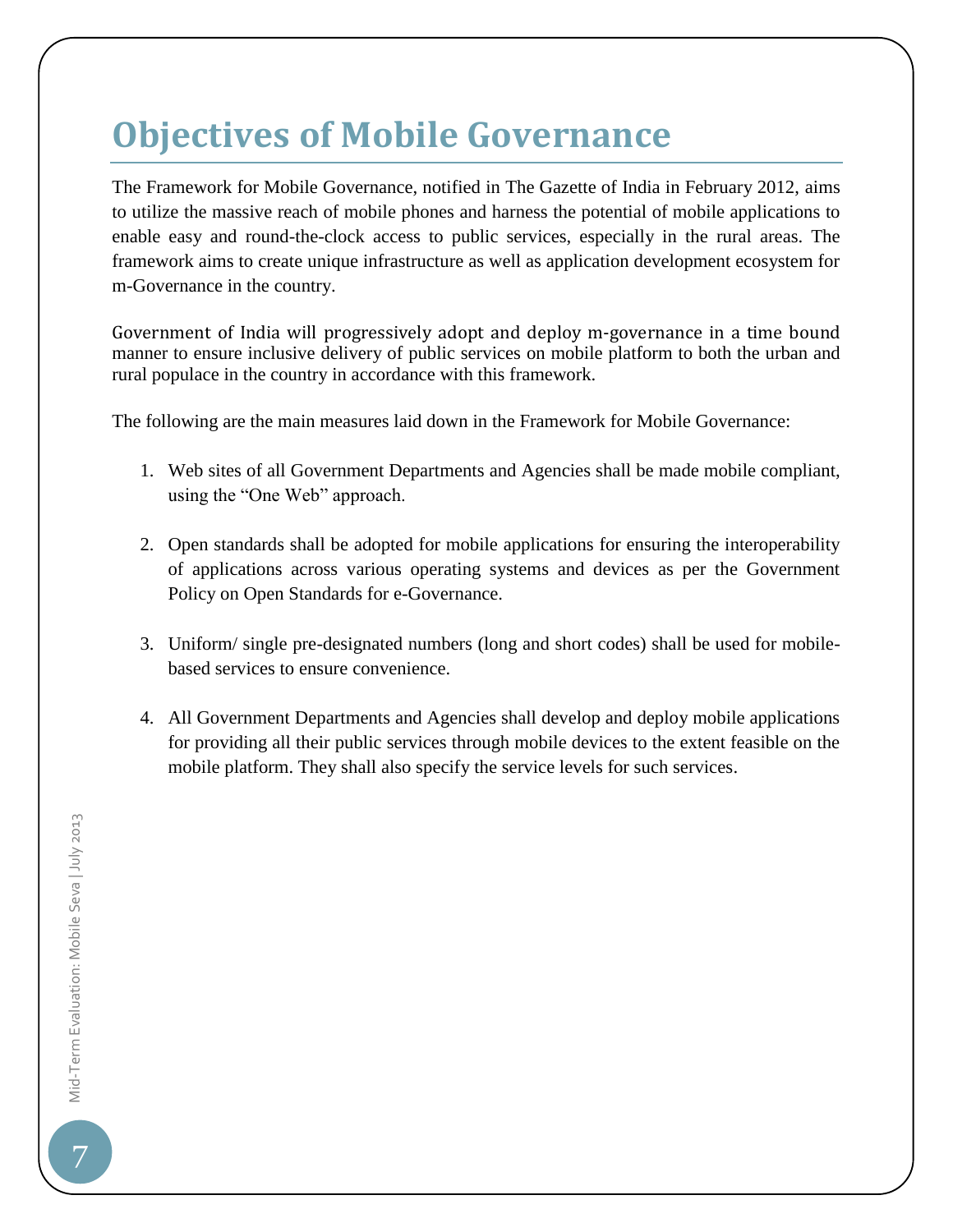### **Role of Stakeholders**

Department of Electronics & IT (DeitY), Govt of India, has launched Mobile Seva, a countrywide initiative on mobile governance, to provide public services to the citizens through mobile phones and handheld devices. As a part of this initiative, a centralized platform named Mobile Service Delivery Gateway (MSDG) has been created by DeitY through its implementing agency, Centre for Development of Advance Computing (C-DAC). MSDG has been developed around open standards and cloud-based solutions by DeitY, and is a key implementation strategy under the Framework for Mobile Governance that was notified in February 2012.

C-DAC plays the key role of technology provider. It has undertaken the challenging task of realizing the ambitious Mobile Governance project. It has implemented the integrated platform for delivery of government services to citizens over mobile devices using SMS, USSD, IVRS, CBS, LBS, and mobile applications installed on the mobile phones.

MSDG is the core infrastructure developed by C-DAC for the enablement of the above services. It uses interoperability protocols so that a multitude of participants can work together.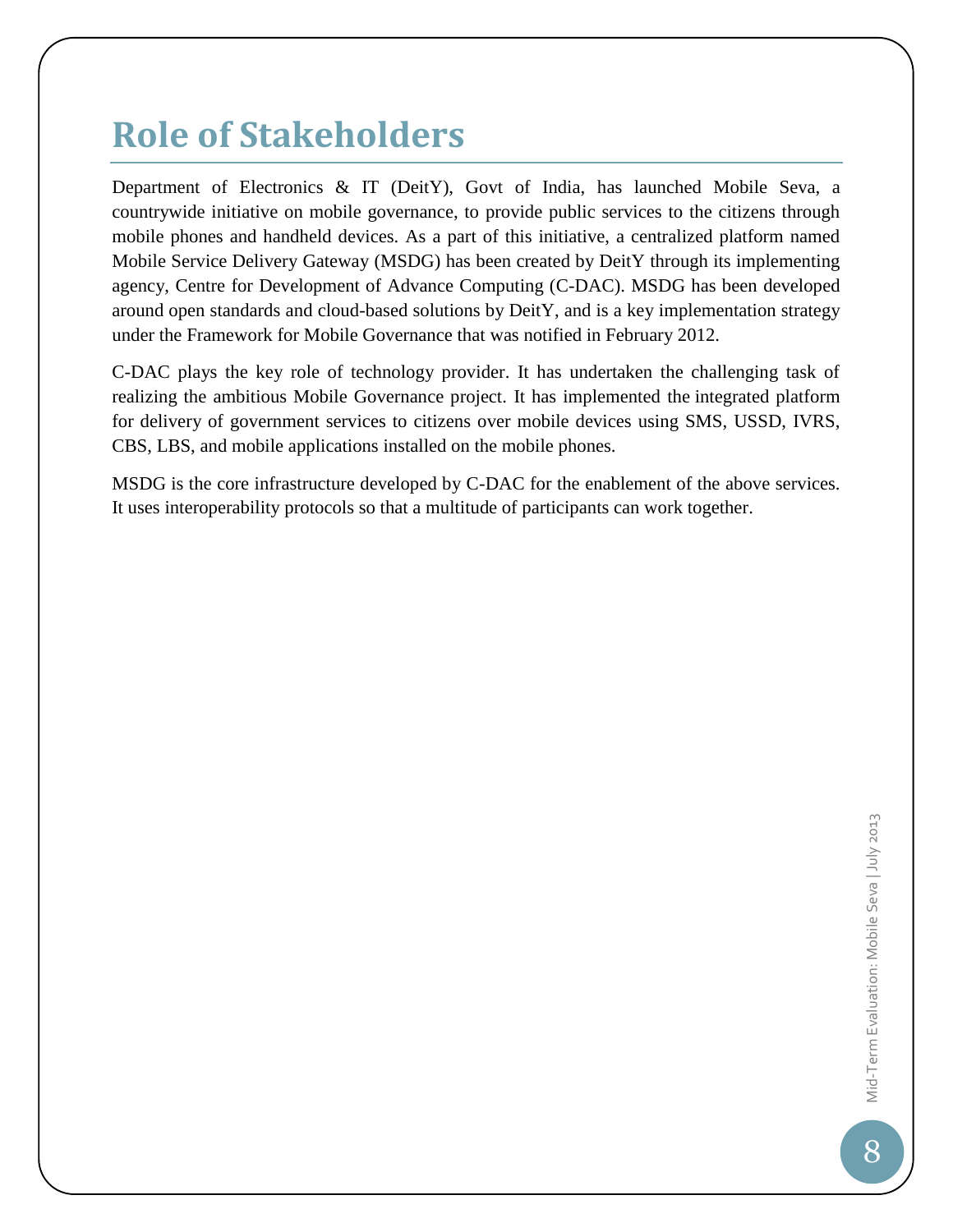### **About Mobile Seva**

Mobile Seva, through the Mobile Service Delivery Gateway (MSDG), aims to provide a onestop solution to all the central and state government departments and agencies across the nation for all their mobile service delivery needs. The objective of the initiative is to centrally provide m-enablement and m-delivery infrastructure and platform that allow all government departments and agencies to expeditiously start offering their services through mobile phones without having to invest heavily in creating their own mobile platforms. Mobile Seva enables integration of mobile applications with the common e-Governance infrastructure for delivery of public services to the users. Availability of government-wide shared infrastructure and services enable rapid development and reduced costs for the integrating departments.

Mobile Seva aims to enable all integrating government departments and agencies to provide their services on various mobile channels such as SMS (Short Message Service), Voice/ IVR (Interactive Voice Response), USSD (Unstructured Supplementary Service Data), and through mobile-applications (m-apps).

A long-term vision of the project is to offer all non-emergency public services to all citizens in the country through a single 3-digit nationally available number. For this purpose, DeitY has already obtained the short code 166. Deity has also obtained another short-code 51969 for mobile governance. Over 210 public services are already operational through these two short codes.

A Mobile Payment Gateway has also been integrated with MSDG to allow citizens to make payment for government services through their mobile phones. USSD and IVRS based services have also been developed. A mobile AppStore has also been made operational that currently hosts over 150 live and fully integrated mobile apps.

The various solutions envisioned under Mobile Seva are as follows:

- 1. **SMS Gateway**: The SMS Gateway provides both Push and Pull SMS services for government and citizens respectively. In the push service, a common information service can be pushed to group of people based on gender, location, community, etc. Citizens can also request information at individual level by sending an SMS in a particular format to a particular number.
- 2. **USSD**: Unstructured Supplementary Services Data is a session based service normally used for checking balance, etc. It is being used to create an interactive menu based session with the user for various government services.
- 3. **IVRS**: The Interactive Voice Response System (IVRS) allows to pre-record greetings and menu options that a caller can select using his telephone keypad. In the context of mobile governance, the IVRS application is intended to serve the C2G and G2C wings of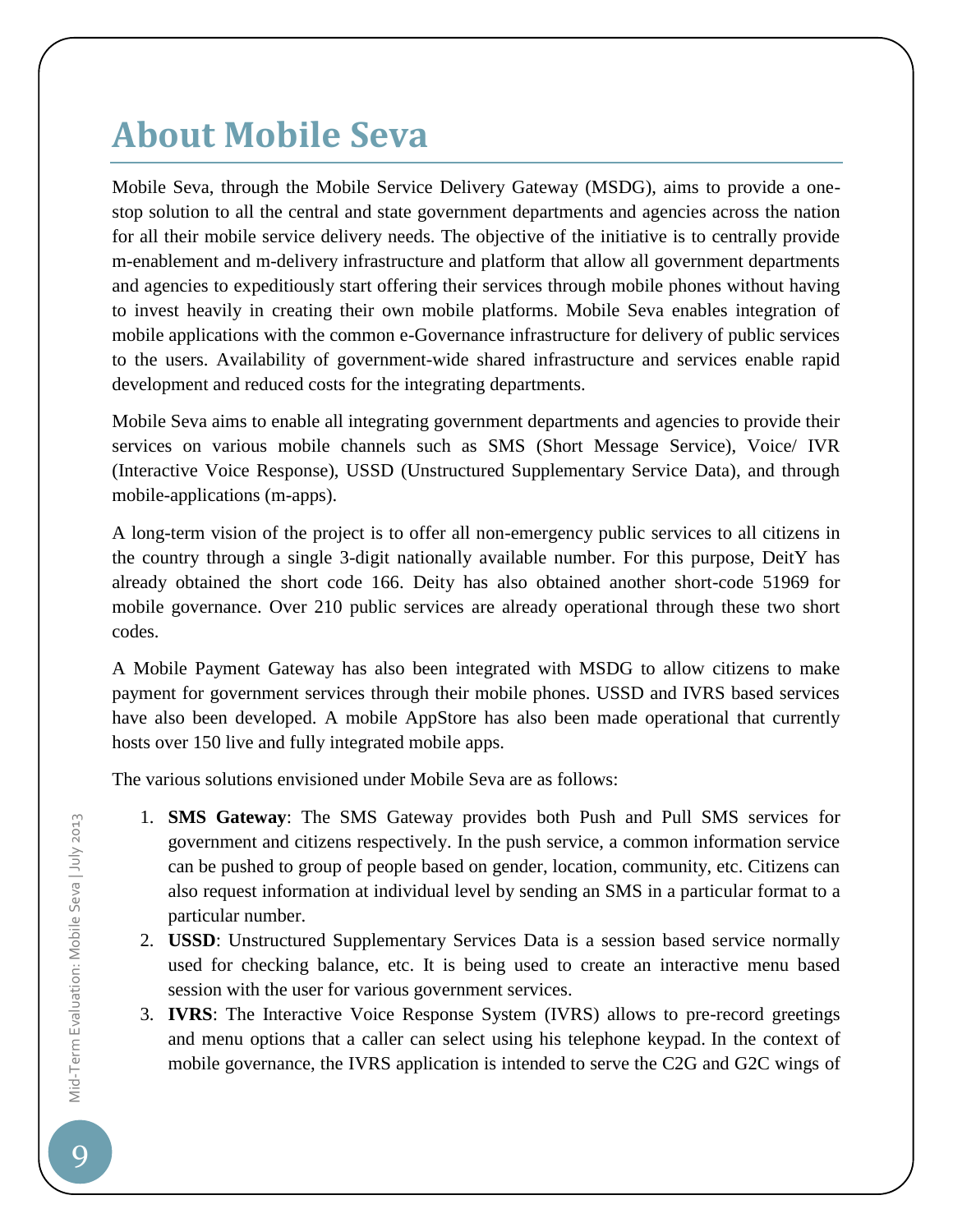the e-governance model. The important (Passport) and some basic (Ration card) services of the government are compelling services and draw a lot of enquiries from the citizens.

- 4. **Location Based Services (LBS)**: These are very useful for the departments for customizing their services according to the location of the citizen which can be found out using a Global Positioning System (GPS).
- 5. **Cell Broadcasting Based Services (CBS)**: This service is particularly relevant when certain notifications / alerts have to be passed to the citizens in a particular area. This can be very helpful in case of pre and post disaster management.
- 6. **Mobile Payment Service**: Some transactional government services involve some payment to be made to a government department. This service will aid that.
- 7. **Mobile Applications (m**-**apps**): A mobile application is a software application designed to run on smartphones, tablet computers and other mobile devices. M-apps are fast becoming the preferred mode of accessing a particular solution or service, especially amongst young citizens of the country.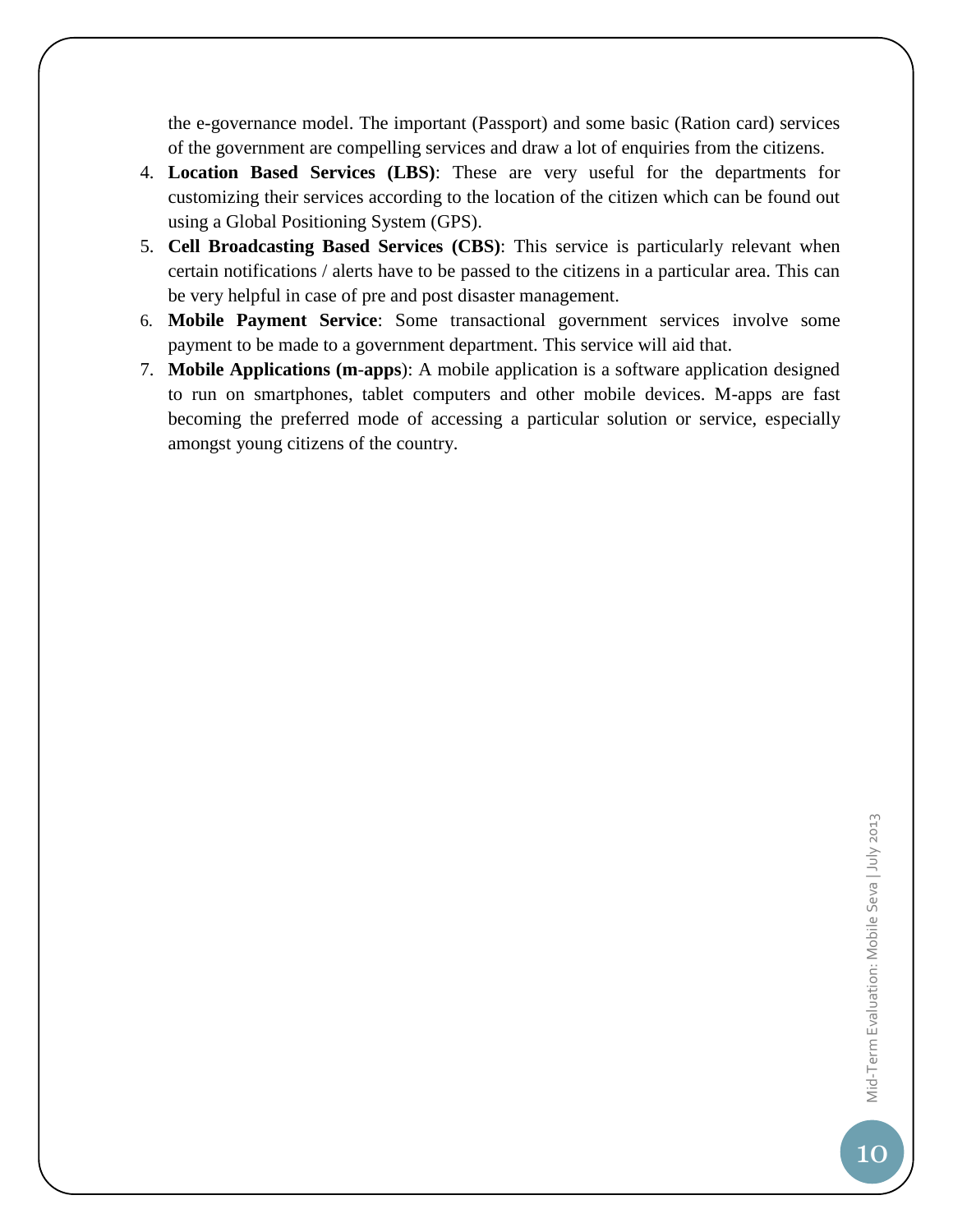### **Project Methodology**

#### **Objective**

The objective was two-fold:

- 1. Establish key performance indicators (KPIs) to gauge efficiency of the Mobile Seva initiative, and solicit inputs/ responses against these KPIs from the end-consumers of the platform (i.e. user departments)
- 2. Assess the impact of the service on stakeholders and identify gaps between perceived and actual benefits

By undertaking this study, the evaluation team was able to analyse the performance of the platform and provide recommendations in the following areas:

- Implementing innovative projects/ schemes
- Making the public delivery system more efficient and transparent
- Adapting the platform to diverse needs of stakeholders
- Setting high standards of delivery, support, and improvement unmatched in the Government machinery

#### **Research Sample**

**Universe:** Government departments across India for whom PUSH SMS, PULL SMS, Mobile Applications (m-apps), and/ or Voice/ IVRS channels have been implemented through MSDG

#### **Sample Size:** 70

**Responses Analyzed:** 60 (10 departments in the sample were in the process of onboarding the platform, and hence, did not have any significant feedback as of then)

#### **Department Classification**



### **Broad Classification**

Mid-Term Evaluation: Mobile Seva | July 2013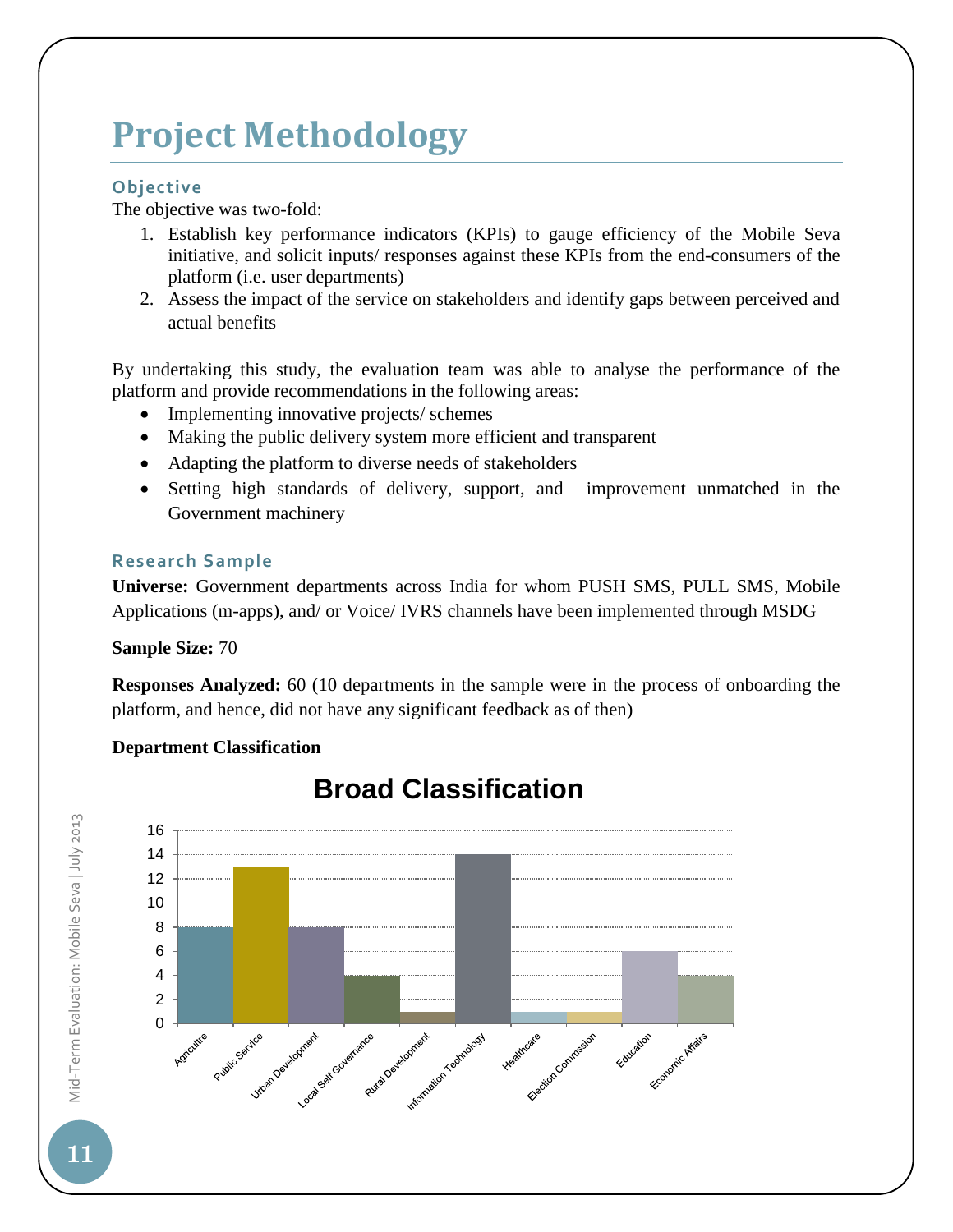### **Research Methodology**

Both qualitative and quantitative methods were used. The qualitative methods were used to explain and interpret the findings from the quantitative analysis of data points in a survey.

|                                                  | <b>Qualitative Research</b>                                                                                                                                                                                                           | <b>Quantitative Research</b>                                                                                                                                              |
|--------------------------------------------------|---------------------------------------------------------------------------------------------------------------------------------------------------------------------------------------------------------------------------------------|---------------------------------------------------------------------------------------------------------------------------------------------------------------------------|
| <b>Research</b><br>Objective                     | To assess the impact of the Mobile<br>initiative<br>Seva<br>end-users,<br><sub>on</sub><br>identify<br>mismatch<br>between<br>perceived and actual benefits (if<br>any), and provide recommendations<br>to address gaps               | establish and<br>To<br>measure<br>key<br>performance indicators that<br>can<br>holistically<br>the<br>measure<br>effectiveness/ efficacy of the Mobile<br>Seva initiative |
| <b>Research</b><br><b>Design</b>                 | Formalized<br>unconcealed<br>and<br>questionnaire;<br>close-ended<br>questions (dichotomous, multiple<br>responses, and scale-based)                                                                                                  | In-depth interview conducted over<br>telephonic medium; semi-structured<br>interviews<br>with<br>open-ended<br>questions                                                  |
| <b>Data</b><br>Collection and<br><b>Analysis</b> | Formatted<br>collection<br>of<br>data<br>through<br>quantitative<br>survey;<br>measurement of data collected                                                                                                                          | Interactive<br>and<br>unstructured<br>approach of collecting data (mostly<br>verbal); textual interpretation and<br>content analysis                                      |
| <b>Research</b><br><b>Deliverables</b>           | Insights from user experiences;<br>assessment of impact of Mobile<br>Seva on end-users and stakeholders<br>by understanding<br>their<br>usage<br>opinions;<br>and<br>pattern<br>recommendations<br>based<br><sub>on</sub><br>feedback | Conclusive<br>findings<br>and<br>generalizations; measure of KPIs<br>that determine<br>effectiveness<br>of<br>Mobile Seva initiative                                      |

Mid-Term Evaluation: Mobile Seva | July 2013 Mid-Term Evaluation: Mobile Seva | July 2013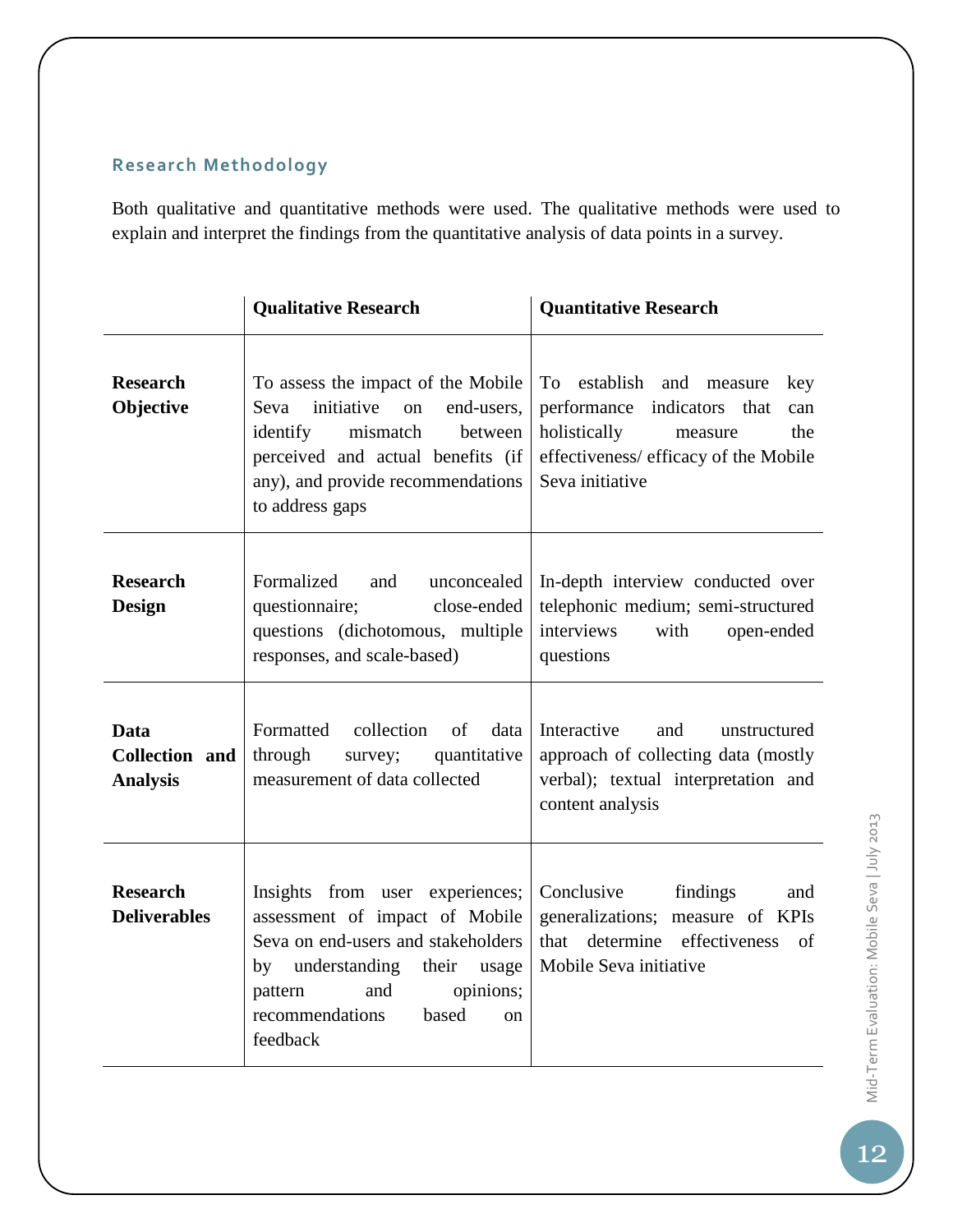#### **Questionnaire Design**

The questionnaire variables were designed based on research objectives provided by the Mobile Seva team. A formalized and structured survey was created through an online survey tool [\(www.surveymonkey.com\)](http://www.surveymonkey.com/) with close-ended questions for quantitative analysis and open-ended questions for qualitative analysis. The responses were collected manually in some cases and directly online on the survey tool in others (depending on the convenience of the respondents).

#### **Quantitative Measures**

Key performance indicators were identified to measure the effectiveness of Mobile Seva. These KPIs (elaborated in a later section of the report) were measured against a 4-point scale, percentage of responses, and correlation.

#### **In-Depth Interviews**

To understand how end-users were interacting with the platform, semi-structured open-ended questions were incorporated in the survey. The flow of the interview depended on the responses. Themes being addressed by respondents through the experiences and feedback they were sharing were identified and recorded.

#### **Qualitative Measures**

Every answer was mapped to a theme and the tone of the respondent was identified as positive or negative on the basis of key words used for every question type. This technique has its roots in the mood-sense algorithm used by platforms such as Twitter and Google. The subjective feedback was further categorized under broad impact assessment parameters (with some feedback being repeated across categories due to its qualitative nature) to help identify a generalized insight and recommendation.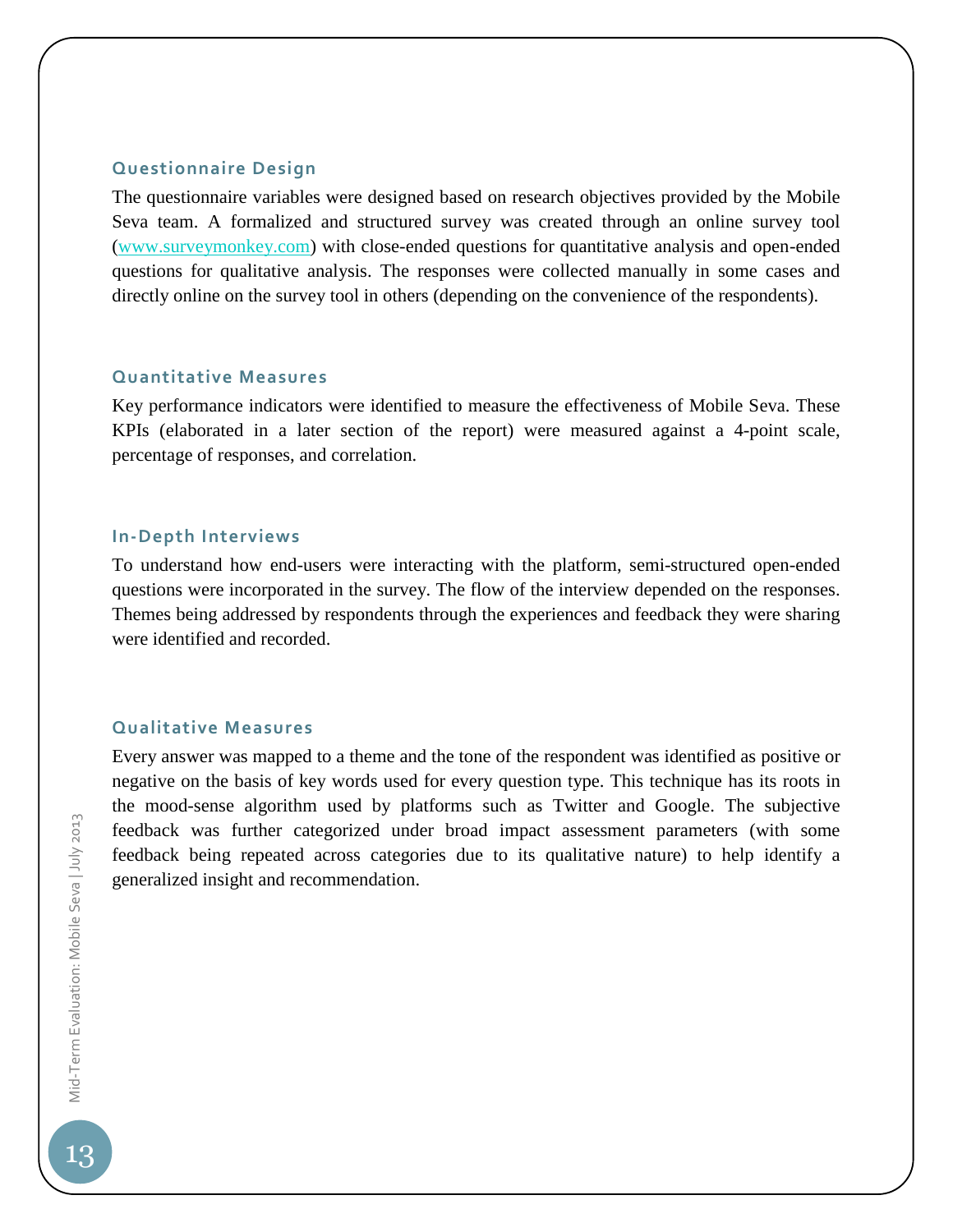### **Key Performance Indicators (KPIs) for Measuring Effectiveness**

**Responsiveness** refers to the willingness of the Mobile Seva team to assist the end users. It also involves providing a timely response to the customer/ user.

**Onboarding and ease of implementation** refer to initial set of issues and problems faced while deployment and first use of the platform. It also refers to how soon the platform/ service is accepted by the users/ operators.

**Performance reliability** is the ability to perform the required service in an accurate and dependable manner. The platform/ service should be expected to work correctly at the first instant.

**Portal effectiveness** is judged by the ability of the portal to provide easy access and understanding of the service as well as ease of use. Portal effectiveness can also be rated by determining the extent to which the portal allows a user to view information relevant to service usage.

**Transparency** in government functions, thereby improving communication with citizens and increasing credibility, is one of the key objectives of developing the Mobile Seva platform.

Participatory refers to the extent to which stakeholders are involved in designing and implementing the platform/ service.

**Knowledge about customers** determines the ability of the service provider to understand and fulfill end user expectations.

Note:

**Awareness** about Mobile Seva and potential uses of the platform are key to assessing overall performance and efficacy of Mobile Seva.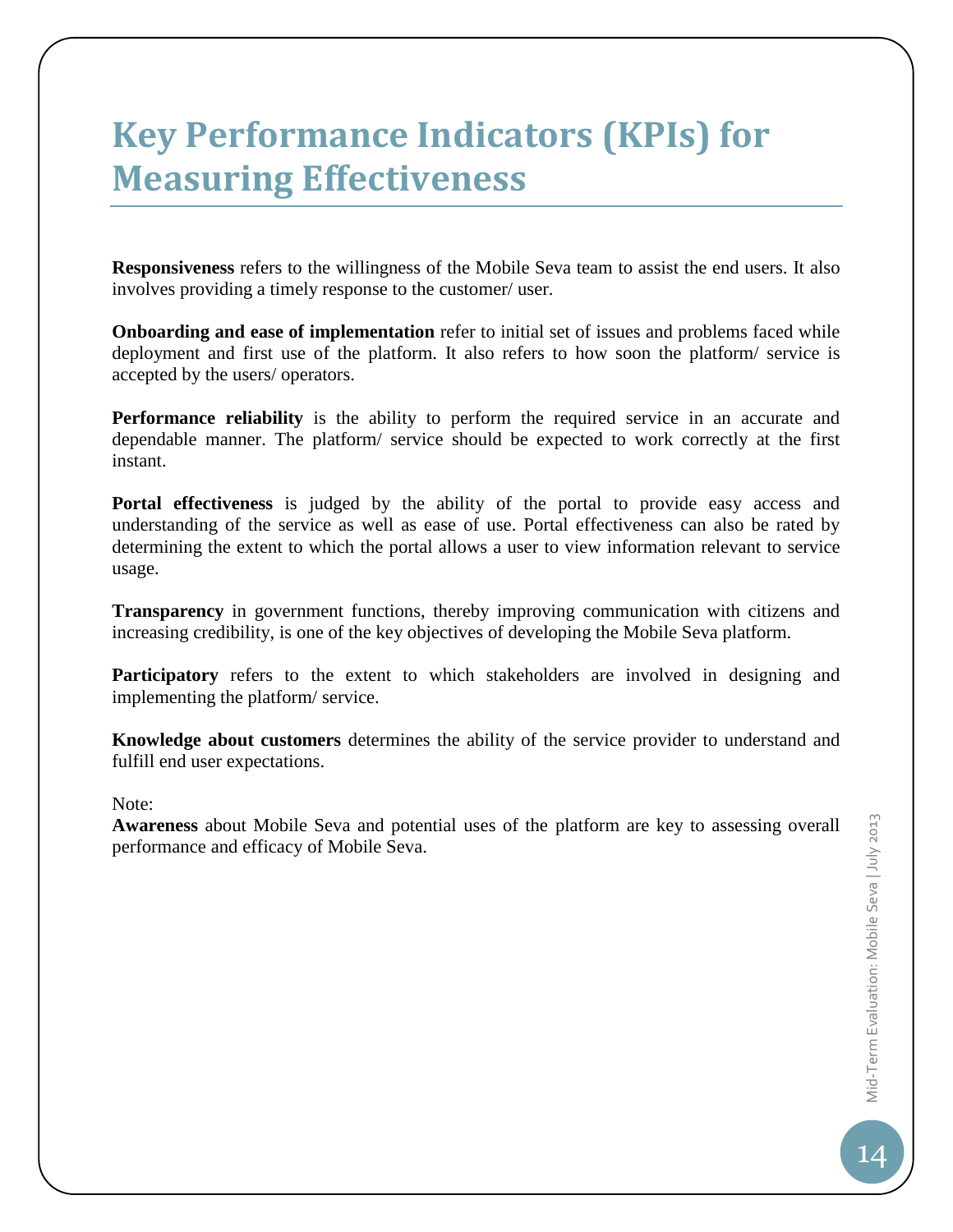### **Research Findings**

#### **Responsiveness**

0% 20% 40% 60% 80% 100% **Responsiveness of CDAC Excellent** Good **Average** Poor On a scale of 4 the responsiveness is rated at 3.42.



Respondents have highly appreciated the responsiveness of the MSDG team. In most of the cases, immediate response was provided to them by the MSDG team. More than 80% of the respondents have given a positive rating. A number of small functionalities were added from time to time based on needs expressed by the respondents. However, in cases of problems being complex or of more technical nature, the responses got delayed and issues remained open.

#### **Onboarding and ease of implementation**

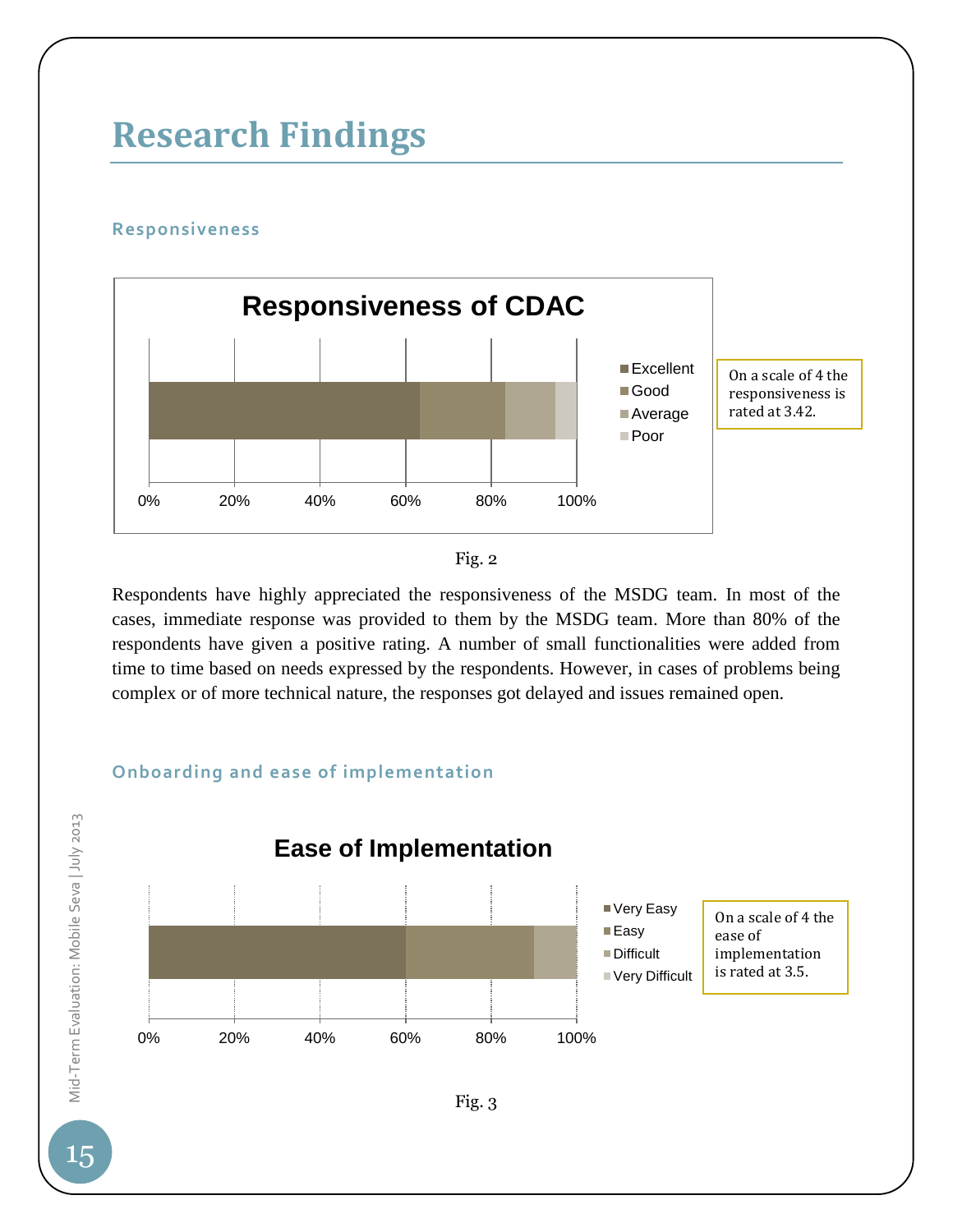Respondents have conveyed that they feel that implementing the service is relatively easy. Respondents have appreciated the fact that they were provided complete documentation and code that was easy and self-explanatory. The needs of the ten percent of respondents, who found the implementation difficult due to lack of technical knowhow, can be met through training which can be imparted, where required, at the time of integration with Mobile Seva. Implementation of the service was found to be constrained by the lack of availability of qualified resources to generate and maintain data. One respondent also mentioned lack of reliable internet and power infrastructure as a bottleneck to implement the services.

#### **Performance Reliability**



### **Technical Performance**



More than 90% of the respondents have appreciated the technical performance and reliability of the service. However, some respondents who were dealing with large numbers of SMSes have experienced delays in the processing and dispatch of SMSes.

### 0% 20% 40% 60% 80% 100% Real Time Data? Transparency? **Portal Efficacy** ■Not Applicable ■ Agree ■ Agree Partially ■ Disagree

#### **Portal effectiveness**



Fig. 5

Mid-Term Evaluation: Mobile Seva | July 2013 Mid-Term Evaluation: Mobile Seva | July 2013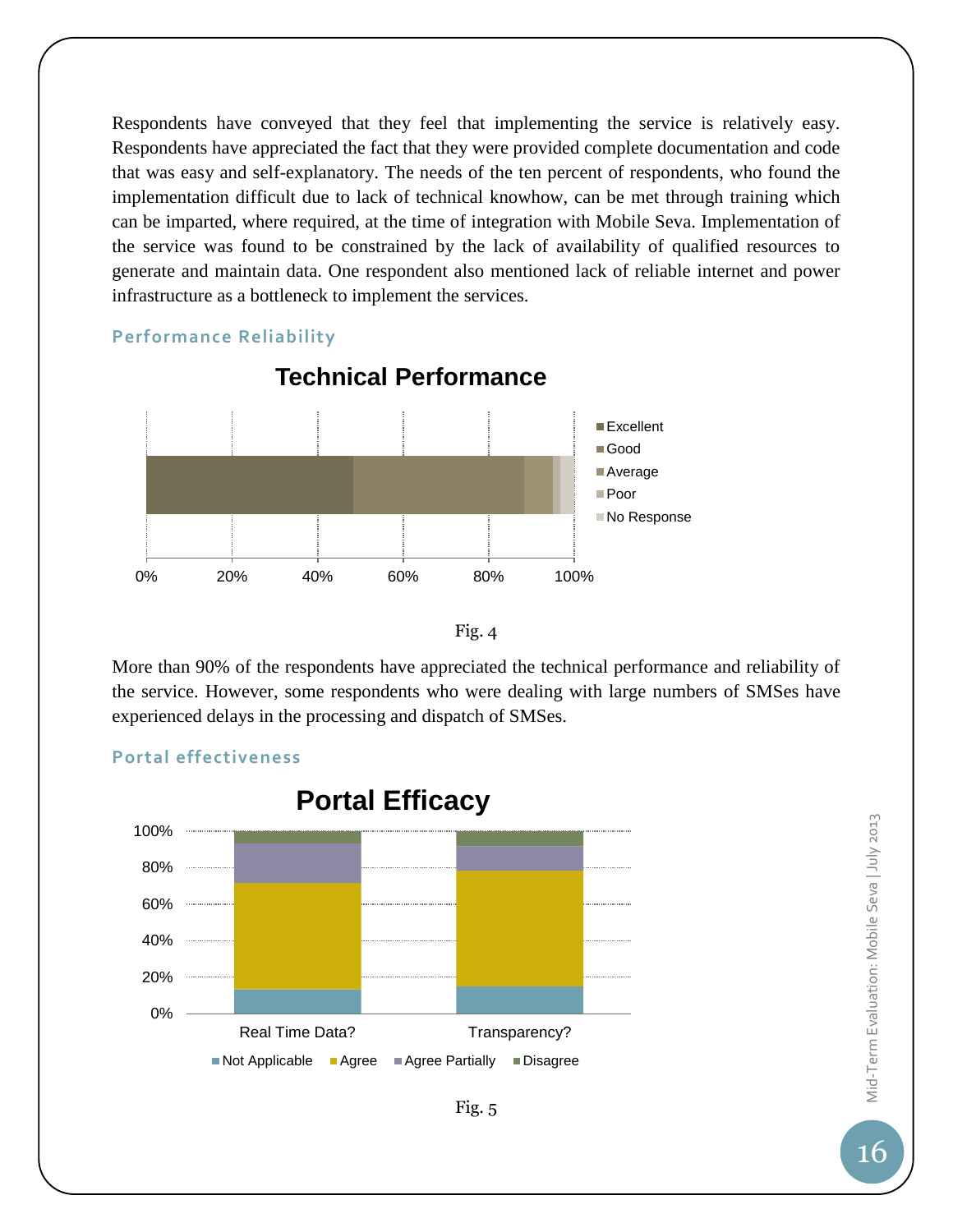Majority of the people have not explored the portal beyond basic services like PUSH SMSes. Those who have visited the portal have appreciated the interface, the functionalities provided as well as the data presented. Most of the queries have answers available on the portal itself but there is need to publicize the portal more.

#### **Transparency**

One of the remarks by the respondents was - *"The service is very useful in immediate communication and protects people from getting cheated".* Transfer of correct and uninfluenced information from the government office to the end user leads to elimination of malpractices.



**Participatory Process?**

#### **Participatory**



Majority of the respondents believe that the design and deployment of the service has been participatory. While the process tries to involve stakeholders at every level, lack of face-to-face participation limits the scope of implementation and usage. Further on, expansion of the initial set of services is limited by the lack of micro level understanding of the end user system by the implementing agency.

#### **Knowledge about customers/end-users**

Lack of a consumer helpline limits the ability of C-DAC officials to track specific user complaints which may be critical. Lack of preliminary assessment of the department where the service is to be implemented constrains customizability of the solutions. C-DAC has incorporated direct inputs from end-users about generic improvements in the platform/ applications. However, very specific and technical cases are unresolved. In a number of cases, the end users are unaware as to who should be contacted for resolution of issues.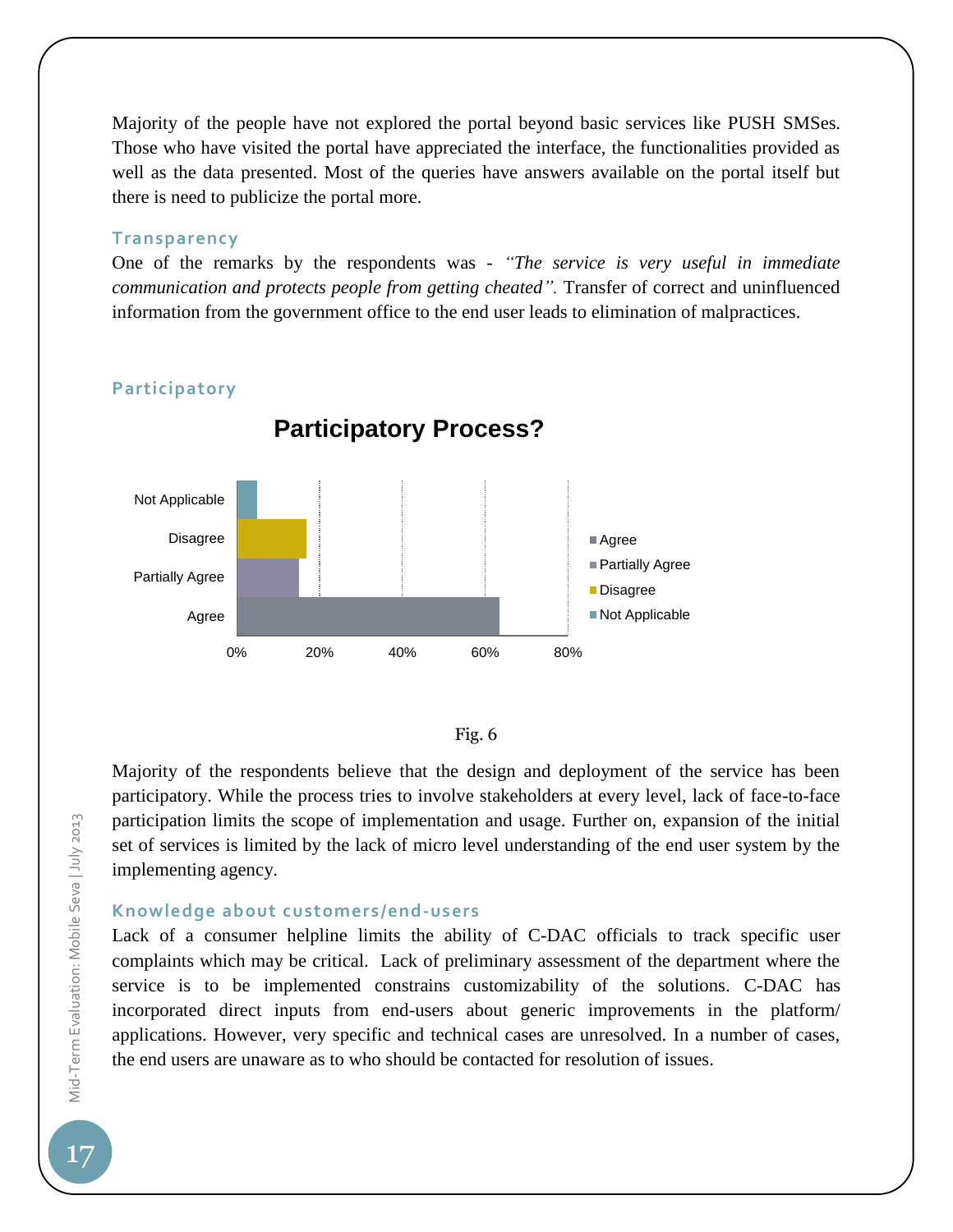### **Impact Assessment**

#### **Awareness**

Due to unavailability of a helpline and low awareness of the diverse uses of the portal and of the information available online, users tend to mistake a simple impediment for a lack of availability of the service and/ or a technical problem.

Presence on Facebook and Twitter serves as an effective medium for developing better understanding of the service and sharing of experiences and insights with the fellow officials as well as the end users. Less than 20% of the respondents surveyed are aware of the social media presence of the initiative, which leaves scope for creating more awareness.



#### **Cost/monetary savings**



78% of the departments agreed that the service resulted in cost savings out of which 48% believed that the savings were quite significant. One of the respondents from the rural development department remarked that the savings were as high as Rs. 20 lakhs. A number of departments relied on private service providers for sending bulk-SMSs which they moved to MSDG once the platform was implemented.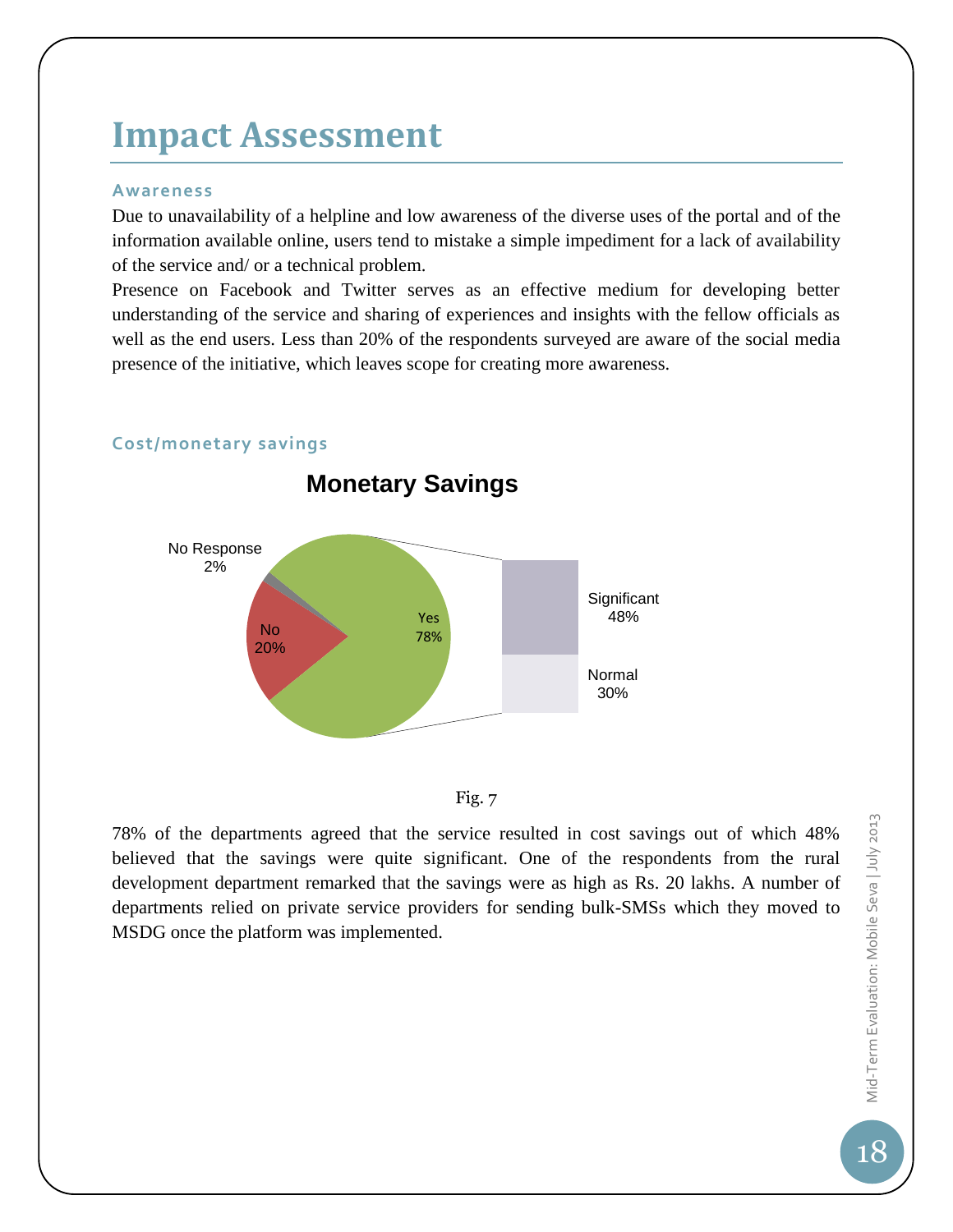#### **Simplified procedures/efficiency**





More than 85% of the respondents believe that the service has eased procedures and 78% of the respondents believe that it has brought in efficiency. The service has enabled communication of important messages in a timely and cost effective manner. Day-to-day procedures have been simplified and considerable time saved by using the SMS service. For example, instead of making a large number of calls to officials/ citizens, bulk-SMSes containing the necessary information can be sent to all concerned. Also, meetings can be scheduled with ease while ensuring good participation.

**Interface with stakeholders**



### **Improved interface with beneficiaries**

#### **Fig. 9**

Deployment and use of the Mobile Seva service has led to a better interface with the end citizens for more than 90% of the departments surveyed. Government officials believe that the service has brought about efficiency in the system and has also led to greater credibility amongst the community. Farmer communities in the rural areas as well as people living in disaster prone areas have been the greatest beneficiaries of the service.

#### **95% of the departments that used the Mobile Seva service would recommend other departments to also use it.**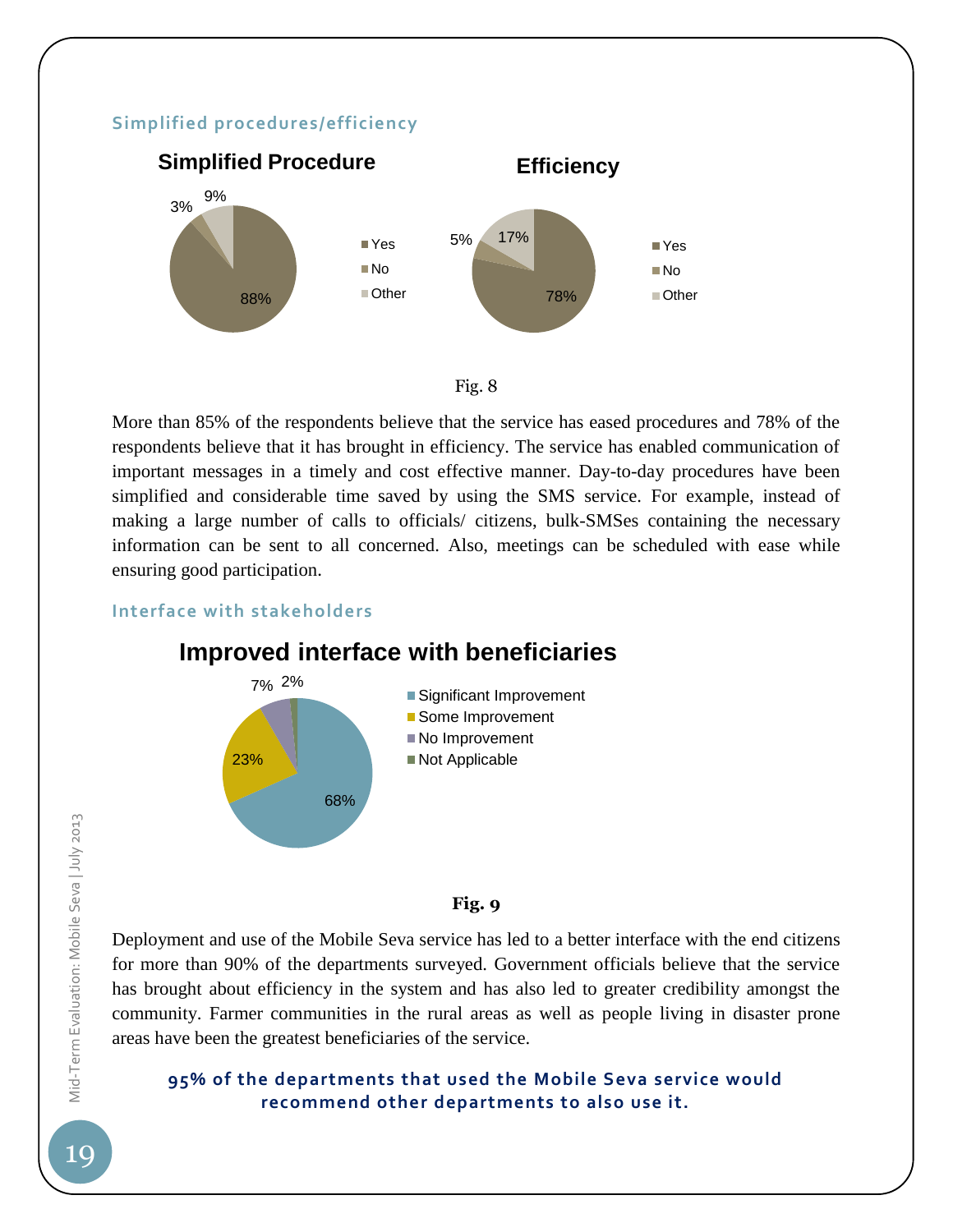### **Identification of Central Theme**

In this section, the report analyses the various hypothesized themes and tries to identify the central or key theme that connects the Mobile Seva initiative with the end users.

The analysis mentioned against each of the themes is derived from the qualitative analysis of the responses captured in the survey and have been highlighted and discussed at length in the preceding section of the report.

#### **Implementation of Innovative Schemes/Projects**

The heaviest users of Mobile Seva today are the departments who use it to push a major chunk of their outbound communication through bulk SMSes to the beneficiaries.

The service is innovative given the idea of providing the capability of connecting to the specific and targeted end users, solving the last mile connectivity issues. On the other hand, the service does not have the same appeal for the departments for which last mile connectivity was not the most painful area. To such departments, the initiative (PUSH SMS) was just another, at times more expensive way, of accessing/ delivering information that is easily available via other mediums like the internet.

A few of the innovative ways in which the service is being used is highlighted by the following graphic, which highlights key phrases that are takeaways from the qualitative interviews.

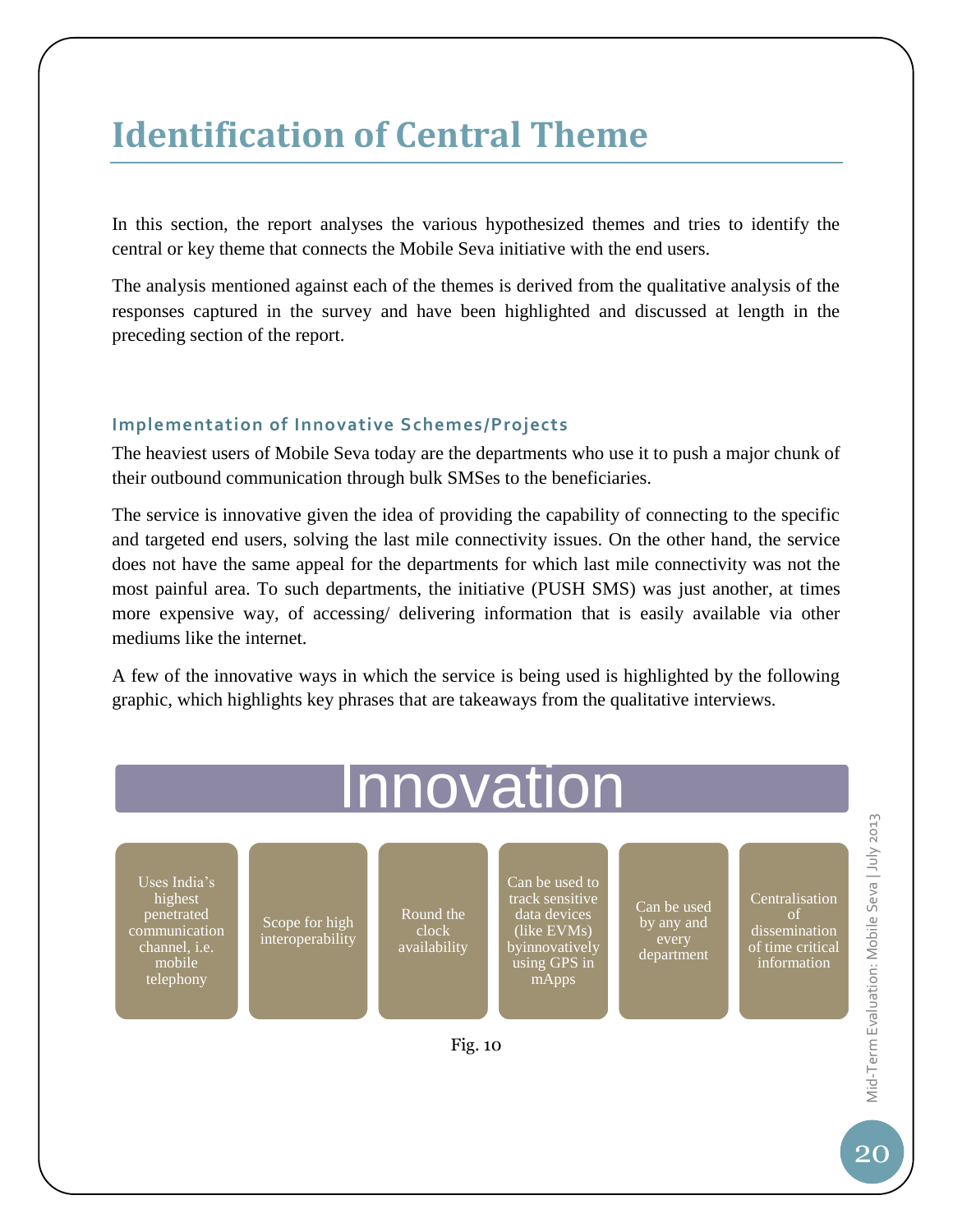Although these are important breakthroughs for any Government initiative which envisages such a high reach and impact, still innovative is a word that does not form a central theme for the Mobile Seva.

Having said that, although innovation is not a central theme as of today for the service, but given the scope and potential of handheld devices whose penetration is expected to reach to 72% by 2016 (Source: Gartner Research- http://www.gartner.com/newsroom/id/1963915), Mobile Seva has immense opportunities to develop itself as an intrinsic part of the e-Governance enablement drive.

#### **Making Public Delivery Systems Efficient and Corruption Free**

The report findings thoroughly corroborate that fact that the system is poised to make public service delivery systems more efficient, transparent and bring them closer to the common man. With the ability to reach out to the departments a citizen wants and vice-versa is what makes this one of the central themes of the initiative.

The following info- graphic shows the number of SMSs sent by the citizens to get statuses of their concerns and SMSs that were pushed by the departments to communicate with the citizens in the last year.





Further, more than 90% of the departments feel that the implementation of the Mobile Seva service has simplified their procedures. Transmitting information earlier was cumbersome and almost always did not convey the message in its entirety. It took the form of sending letters to stakeholders or government officers themselves having to travel to the villages and transmitting information that the department wanted to be sent (like information related to pest waves, fertilizers to be used, advanced warnings, etc) or TV advertisements needed to be made and the process was long winded.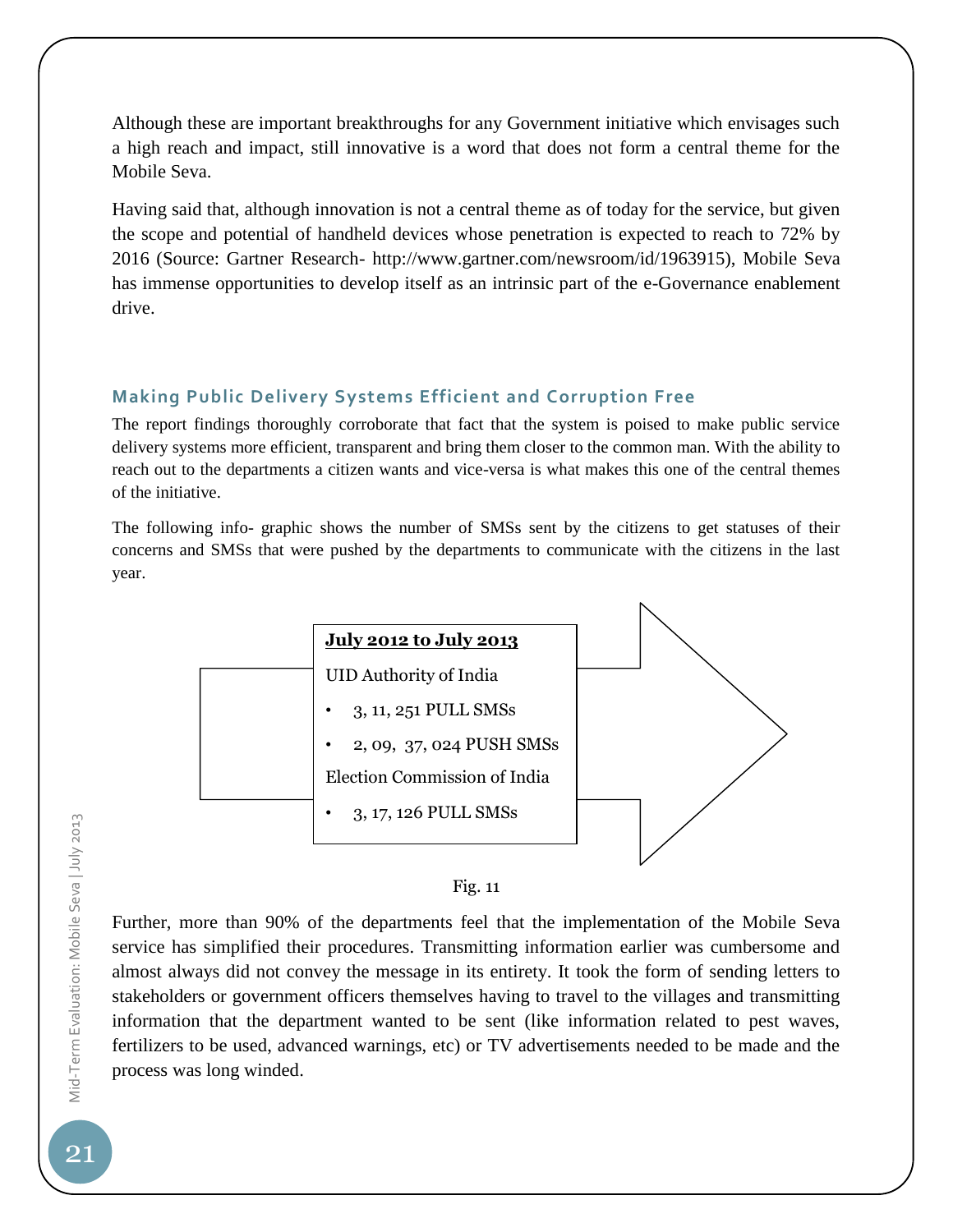

Fig: 12 A screenshot of the SMS that the Department of Agronomy plans to send to the farmers educating them about the rainfall figures, and scientifically advising and warning them for a certain set of treatment for different crops

#### **Remarks by Respondents**

*"Government should push the initiative further as it is free from third party type restrictions and brings great transparency"*

*"Ease of communication is great. The authenticity of information is improved, and there is no malpractice or corrupt communication as the information goes straight to the farmers."*

All these insights and responses make a strong point in favour of making public delivery systems efficient and corruption free a central theme.

#### **Customization and Adaption to meet Stakeholder' Requirements**

Driven by the heavy inclination of Mobile Seva users towards PUSH SMS service, the initiative is perceived to be a ready-made solution rather than a customizable service.

C-DAC pushes a fairly standardized code in the systems of the partnering departments. An indepth analysis of the specific requirements is not taken care of. Following is a set of responses which highlights the requirement for the same.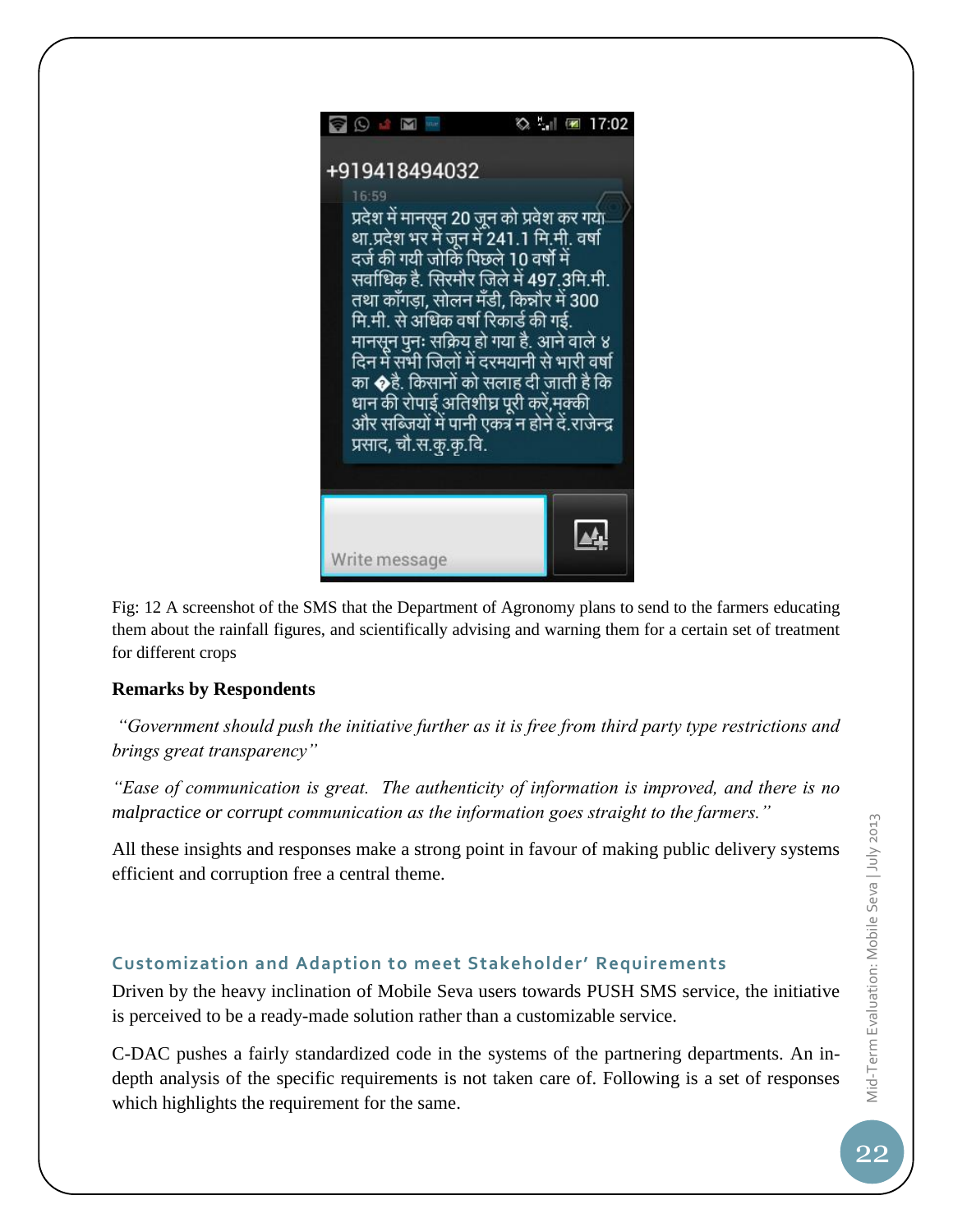#### **Remarks from respondents**

*"Face to face interaction with senior C-DAC officials can tell us how m-gov can be used and tell them what new arenas can be developed. At least 1 week of exposure to our office is needed"*

*"…senior C-DAC official should visit and assess the situation at our department. then he should tell us about all services available with C-DAC and exactly how our department can benefit from them. For instance, we would be the first people to use Pull SMS if someone explained how it can be used by us…"*

*"…we want customized applications for our department, and we are hoping to hear from C-DAC very soon"*

All these responses establish that C-DAC has not been able to adapt to the requirements of the various departments while rolling out the services to them. As an additional note, respondents who had reached out to C-DAC for customizing the service were satisfied by the responsiveness of the MSDG team in attending to their issue and delivering them a customized solution.

It is also to be highlighted that services other than the PUSH SMS service need high levels of customization for specific departments, and have been subscribed to in far lesser numbers than the PUSH SMS services.



#### **Setting High Standards of Services and Continued Improvement**



Mid-Term Evaluation: Mobile Seva | July 2013 Mid-Term Evaluation: Mobile Seva | July 2013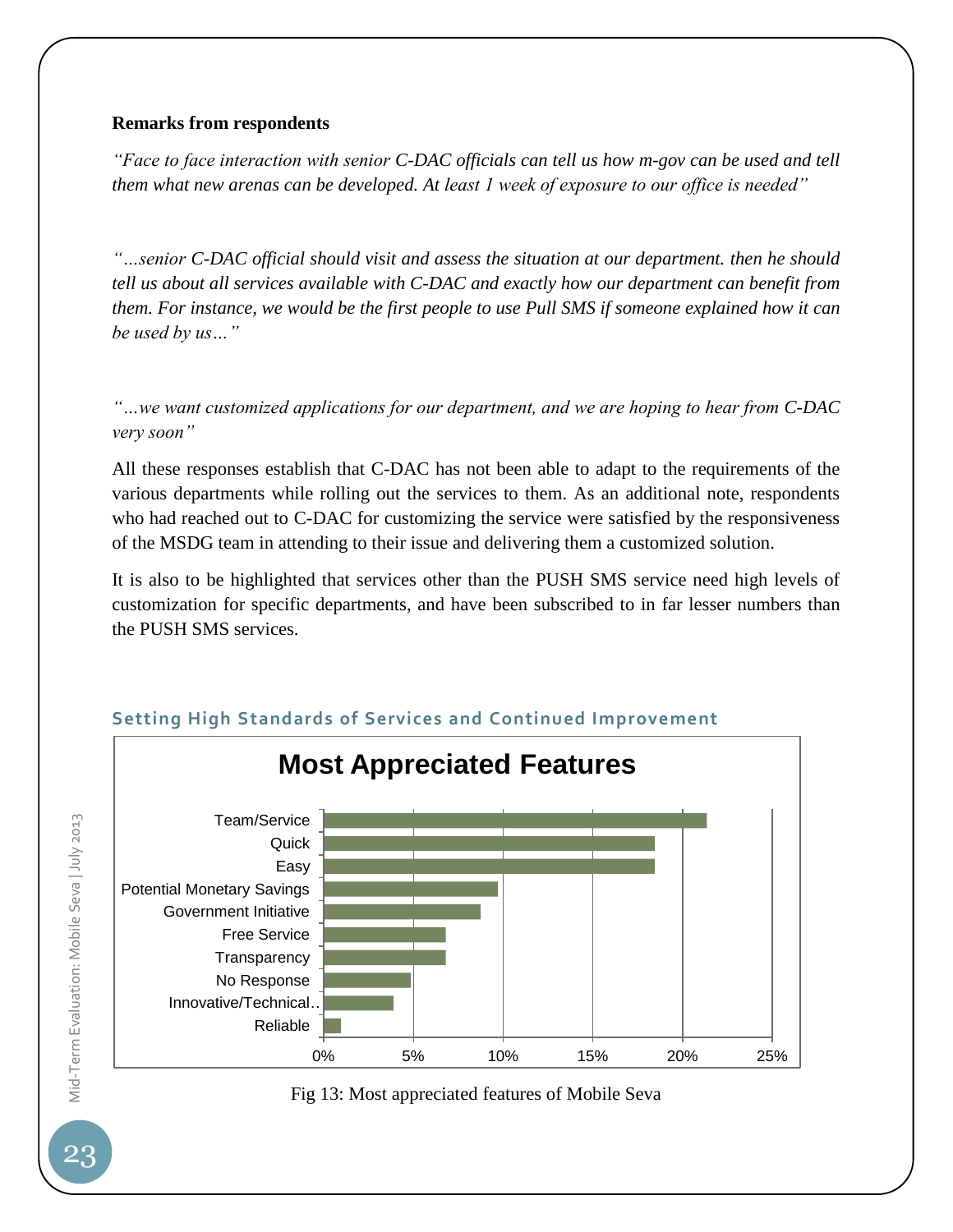A heartening finding is that barring a minor percentage of respondents from the sample, all of them were extremely satisfied with the way their issues were handled.

This is exclusive of the fact that there is a clear gap between the number of problems arising at the users end and the number of problems reaching the right people. This finding has been highlighted in the report.

Channel of communication and the redressal mechanism are two vital parts of a service system. When both of them work correctly, and in tandem, they help organizations achieve high rankings in terms of service. Mobile Seva needs to put in place a proper channel of communication for it to make this as one of its USPs.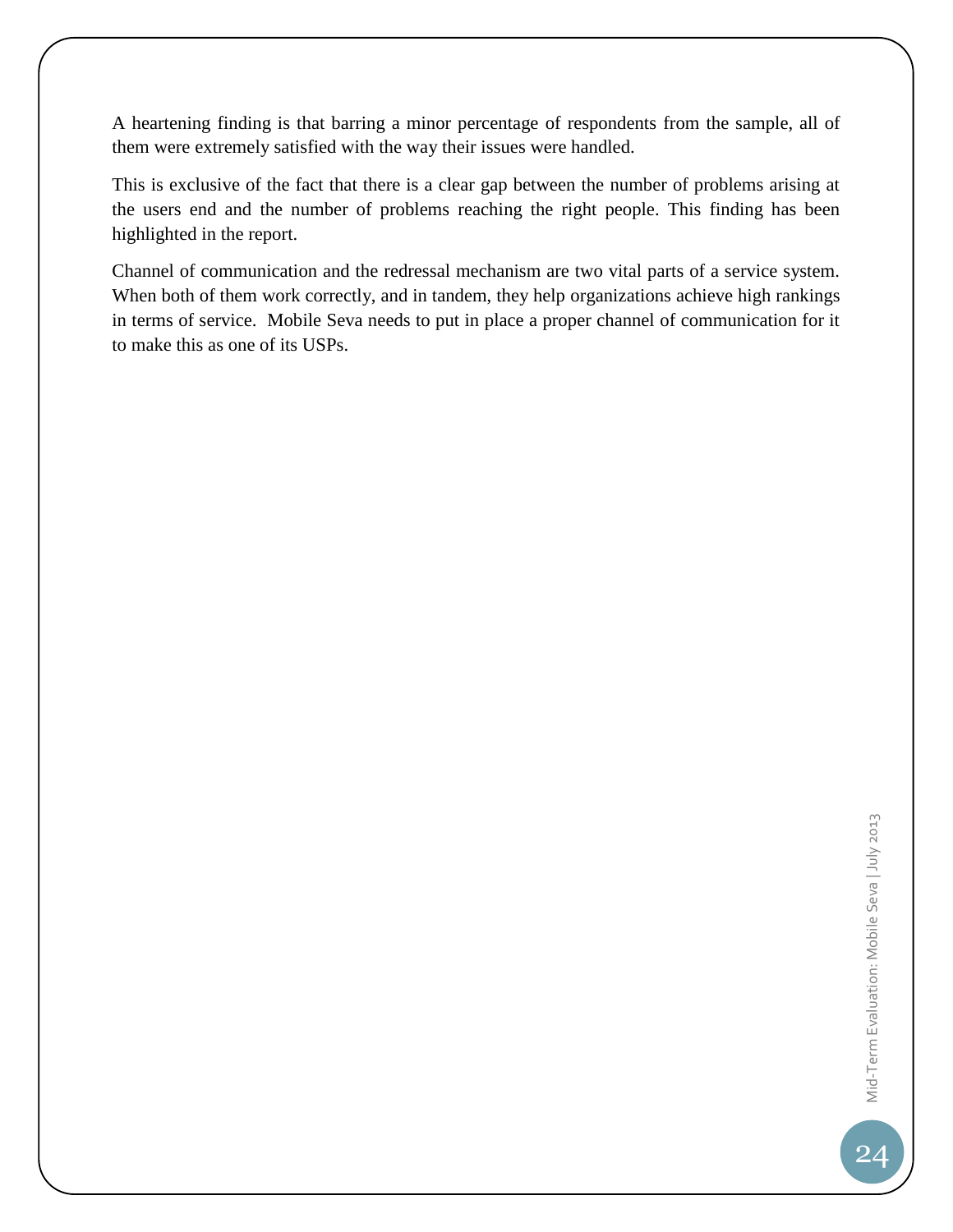### **Identification of Problem Areas**

The evaluation team has looked at the key performance areas and has mapped the qualitative responses to each one of them. These problem areas are the ones that are bringing down the rating of the system.

# **Responsiveness**

#### Grievances received at CDAC

• The point of contact personnel did not have sufficient and/ or necessary information. Escalation to senior members of the response team was required to solve the issues

#### Grievances not received

• The assessment team came across a minor percentage of respondents who were clueless about who to reach out to in case of issues

• A proactive respondent wanted to know the eventuality preparedness of the system.

### **Onboarding and ease of implementation**

Complicated spreadsheet upload patterns to form groups

Need technical help at times, which is not readily available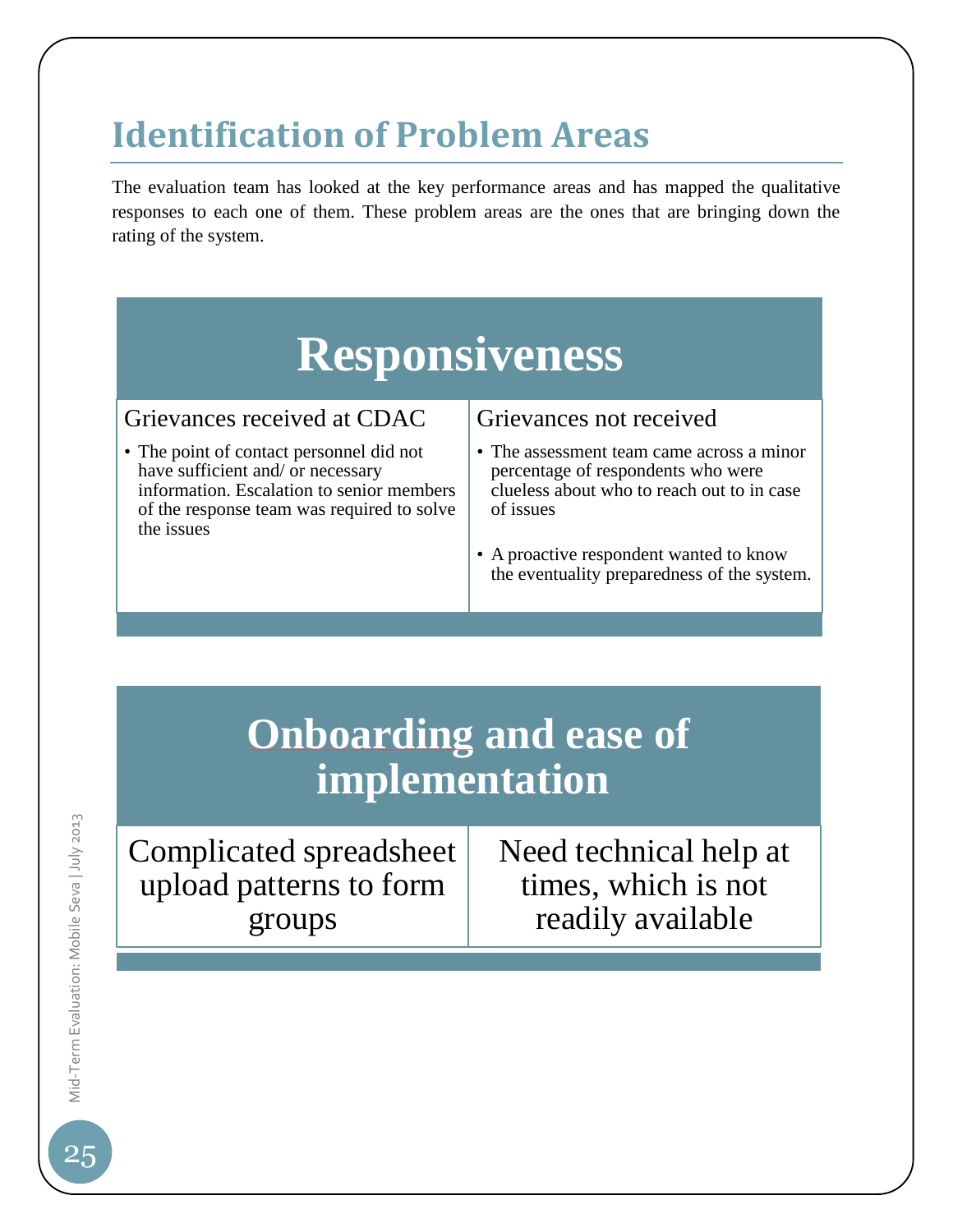# **Performance Reliability**

Easily accessible, and real time lifetime status of SMSes being pushed, required

Universal document format uploading should be incorporated

Choked gateways exception handling missing

Preparedness for high traffic days, e.g. communication for a disaster on Diwali

# **Portal effectiveness**

Access to archived reports needed by users

Rather complicated interface; Help not readily available

SMS tracker unavailableunused SMSes cannot be tracked

# **Awareness**

Very poor--there are cases where officials of the departments which have onboarded MSDG are unaware about this development

Centralized awareness initiatives required

Analysis of the business needs not being taken care of Mid-Term Evaluation: Mobile Seva | July 2013 Mid-Term Evaluation: Mobile Seva | July 2013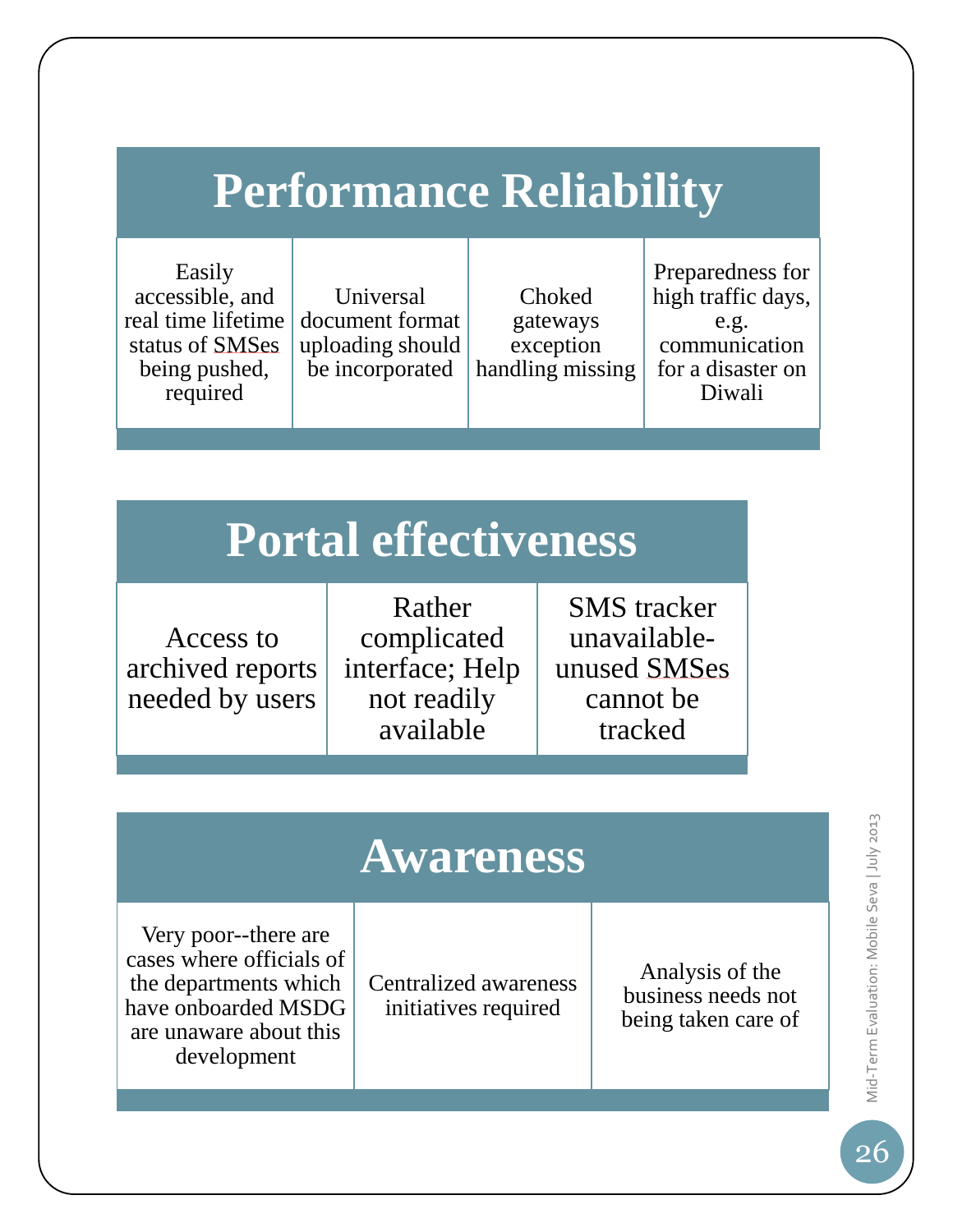# **Knowledge about customers**

Proper communication channels absent

Meetings and formal interactions with the stakeholders missing

No formal business analysis being taken up to look for the next best opportunities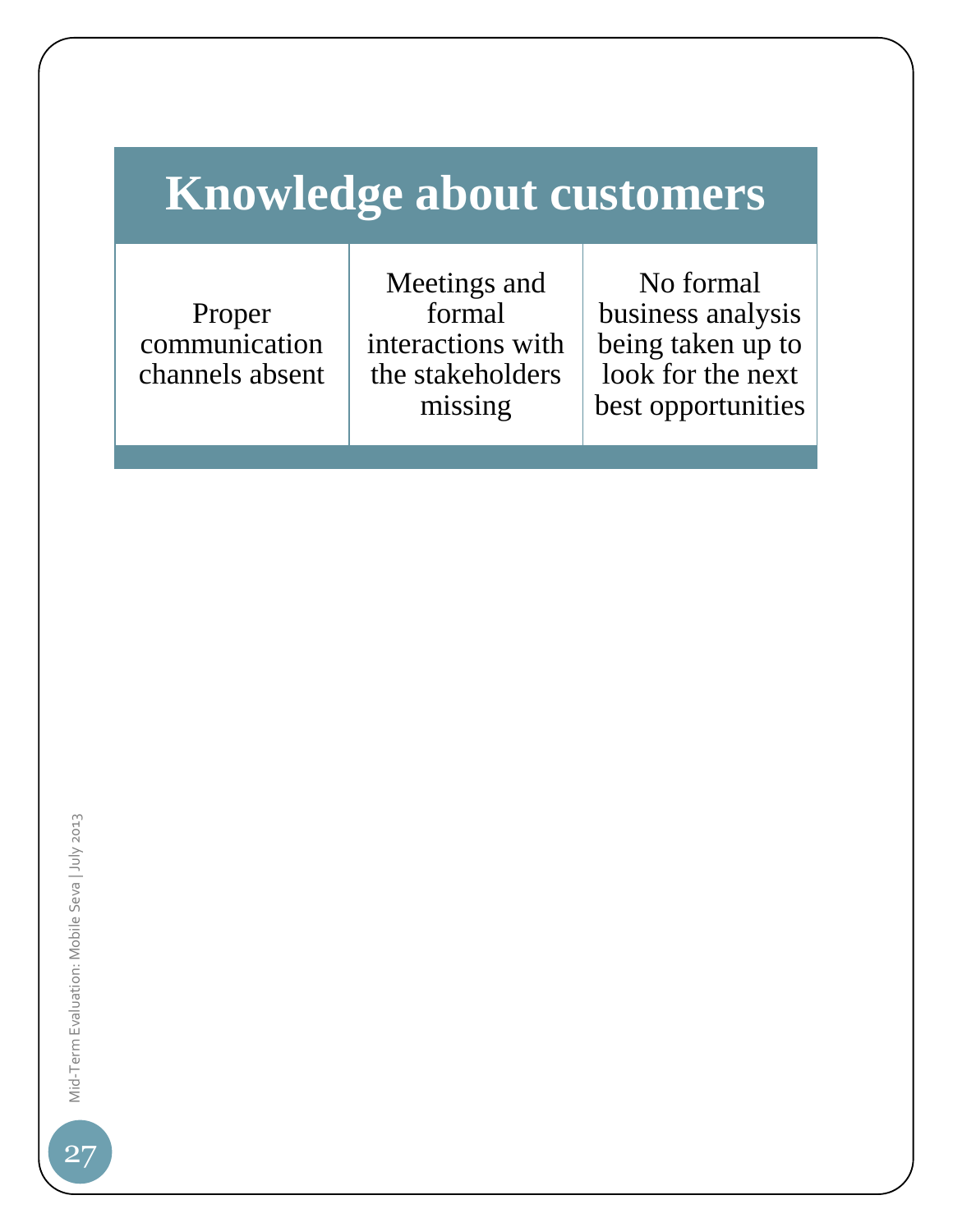### **Insights on Improving the Platform**

Looking at the problem areas that are highlighted above, and the recommendations made by the respondents, the evaluation team has prepared a near exhaustive list of solutions that the users (respondents) feel should be undertaken

- A flexible user interface, benchmarked with private bulk SMS senders like Way2SMS, SMS4YOU, will add great value in terms of user friendliness and the portal's acceptability, usability and thereby ease of adaptability
- A 24x7 call centre manned with well trained and highly professional executives, is essential to achieve the high standards of service and responsiveness that the Mobile Seva team strives for. This will also streamline response effectiveness and closure of various query/ complaint tickets in the prescribed resolution time.
- A formal training to the officials and end-users while the services are being rolled out will improve awareness about the service and increase the ease of onboarding and implementation.
- Face to face interactions with C-DAC officials to discuss and leverage opportunities for better service delivery to citizens
- Every state should take up publicity of the initiative and can make it compulsory for at least one major department per quarter to implement the initiative
- A commercial SMS based solution for budding entrepreneurs of the country, under the aegis of, say, a government department like the SME Chamber of India
- Need an awareness series about the various services that are a part of the basket of offerings and can be rolled out to the current/ existing partner departments to help them do their business better
- Secure handling of user data, like telephone numbers, email ids, etc